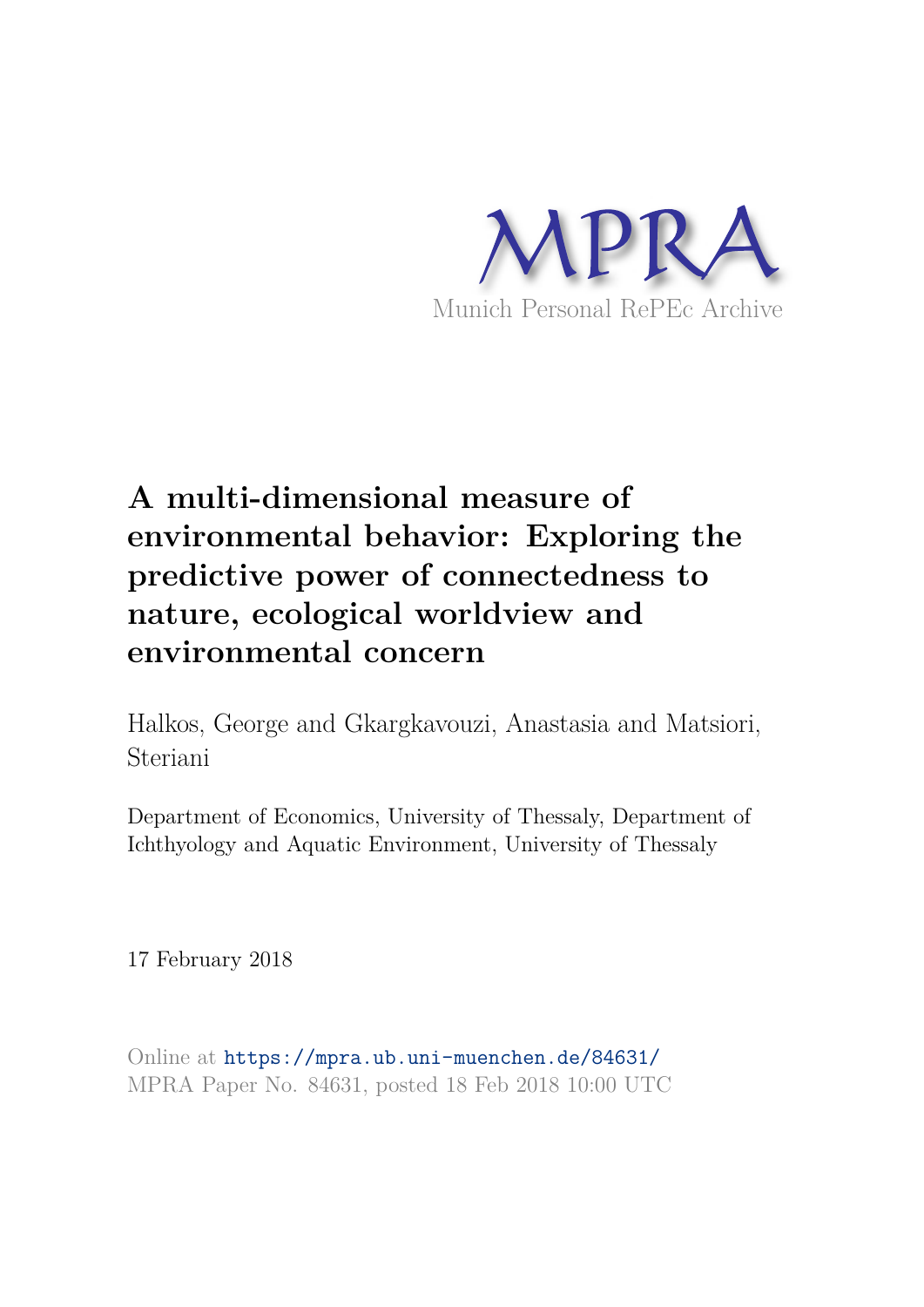# **A multi-dimensional measure of environmental behavior:**

# **Exploring the predictive power of connectedness to nature, ecological worldview and environmental concern**

# **Anastasia Gkargkavouzi<sup>1</sup> George Halkos<sup>2</sup> and Steriani Matsiori**<sup>1</sup>

<sup>1</sup> *Department of Ichthyology and Aquatic Environment, University of Thessaly agkargkavouzi@uth.gr steriani@uth.gr*

*2 Laboratory of Operations Research, Department of Economics, University of Thessaly halkos@uth.gr*

# **Abstract**

In this study we examine the multi-dimensional structure of environmental behavior and its potential domains. Factor analysis reveal six behavioral domains: civic actions, policy support, recycling, transportation choices, behaviors in a household setting and consumerism. We use the Connectedness to Nature and Inclusion of Nature in Self scales to measure connection with nature, the New Environmental Paradigm to measure ecological worldviews, and Environmental Motives Scale to assess people's environmental concern. We further explore the predictive power of connectedness to nature, ecological worldview, and environmental concern for explaining the diverse behavioral domains. Connectedness to nature and ecological worldview were more predictive of civic actions, recycling, household behaviors, and consumerism than were environmental concerns. In the case of policy support and transportation choices, environmental concerns explained more variance than the other constructs.

| <b>Keywords:</b>  | Environmental behavior; connectedness to nature;<br>ecological worldview; environmental concern. |
|-------------------|--------------------------------------------------------------------------------------------------|
| <b>JEL Codes:</b> | A14; C38; Q00; Q51; Q56; Q59.                                                                    |

# **Cite as:**

 Gkargkavouzi A., Halkos G. and Matsiori S. (2018). A multi-dimensional measure of environmental behavior: Exploring the predictive power of connectedness to nature, ecological worldview and environmental concern. MPRA Paper **84631**, University Library of Munich, Germany.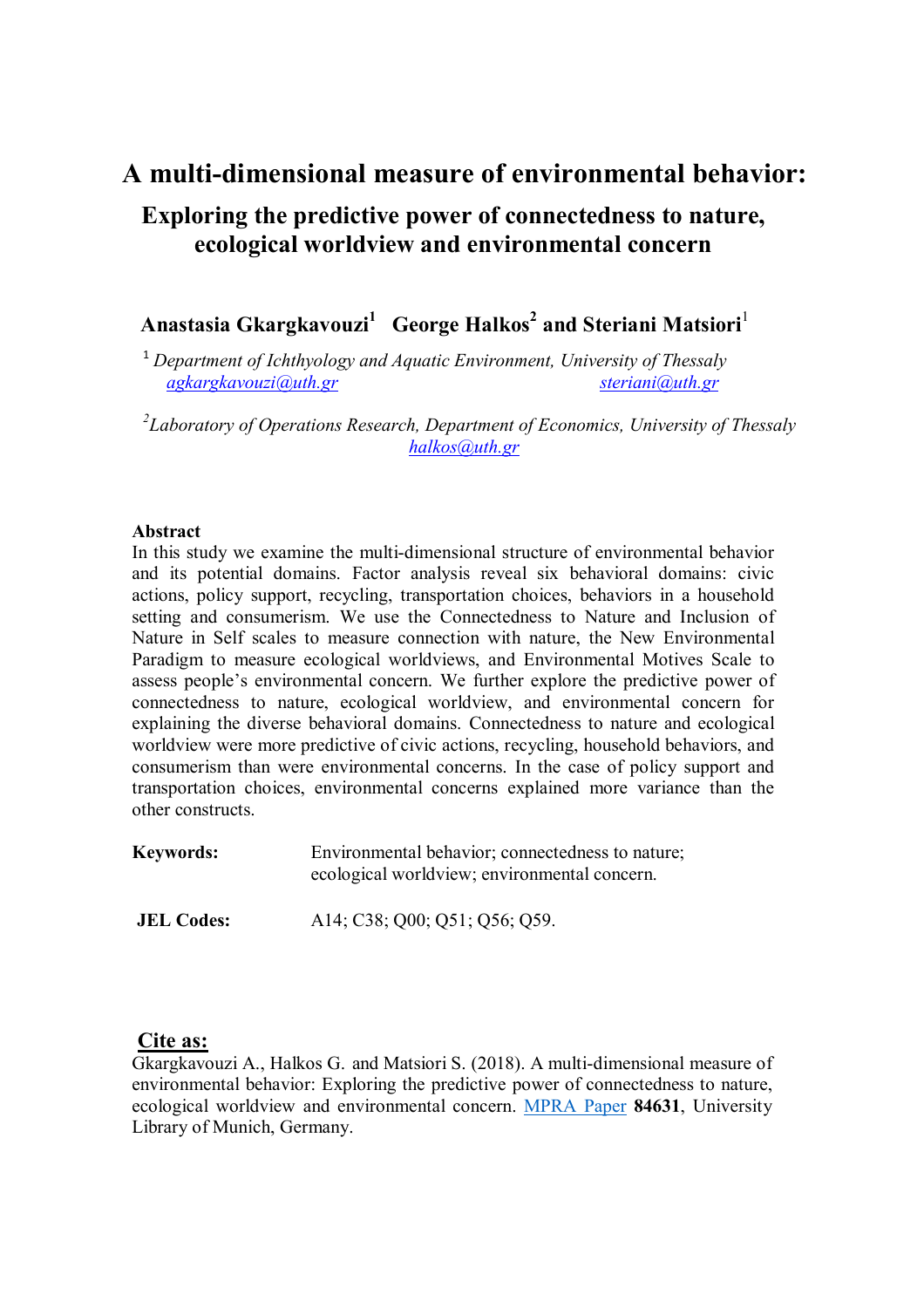#### **1. INTRODUCTION**

 Several environmental problems are rooted in human behavior, thus it is crucial to identify the underlying motives and factors that influence people to adopt a sustainable lifestyle (Gifford, 2008). A growing body of research has studied the predictors of environmental behavior including general attitudes, values, normative beliefs (Gifford & Nilsson, 2014 Halkos and Matsiori 2012a, b, 2013, 2014), connectedness to nature (Mayer & Frantz, 2004), environmental concern and ecological worldview (Dunlap, Van Liere, Merting, & Jones, 2000). A rigorous examination of these factors is a prerequisite in order to promote environmental behavior.

 Despite the attention that environmental behavior has gained in the literature, there is still confusion regarding the type of behaviors that should be considered as "environmental" (Schultz & Kaiser, 2012; p.662). Nonetheless, comparatively few studies focus on the dimensionality of environmental behavior (Larson, Stedman, Cooper, & Decker, 2015). In this study, we aimed to determine the diverse suite of actions that compose "environmental behavior" and the potential domains, and develop a multi-dimensional measure of these behaviors. We used well-established measures of environmental concern, ecological worldview and connectedness to nature to predict environmental behavior.

## *1.1. Defining environmental behavior*

 Two dominant approaches have been used to study environmental behaviors, one focused on impact, and a second focused on intention (Stern, 2000). The intention perspective refers to behaviors that contribute to the sustainability of the natural environment and emphasizes to the outcome of the behavior. The impact-oriented approach makes no assumptions of underlying motivations and focuses on behaviors

1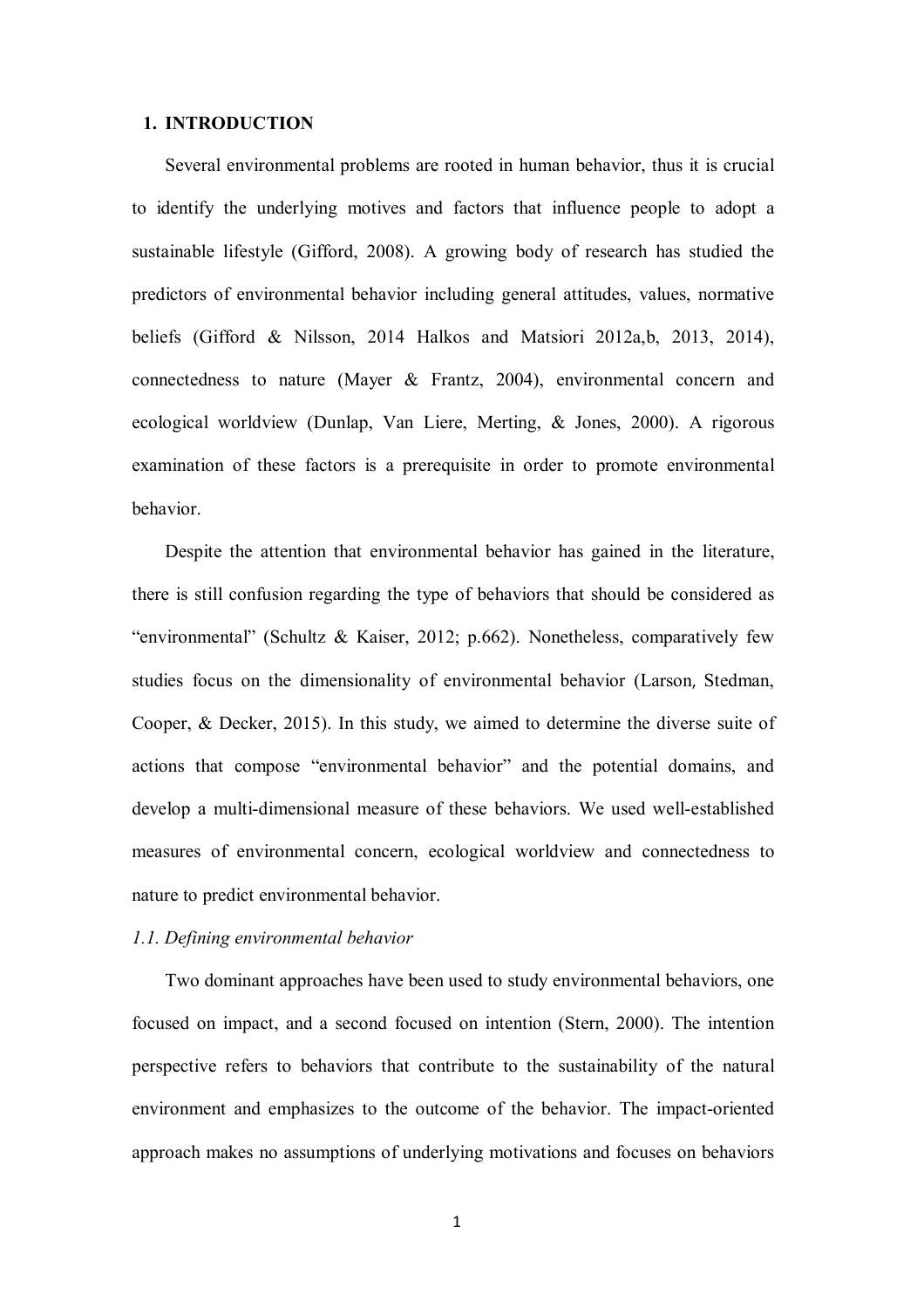that move the individual in the direction of a smaller impact (Poortinga et al., 2004). Within the impact-oriented conceptualization, pro-environmental behavior represents any behavior that "harms the environment as little as possible or even benefits it" (Steg & Vlek, 2009; p. 309), or "the extent to which it changes the availability of materials or energy from the environment or alters the structure and dynamics of ecosystems or the biosphere itself" (Stern, 2000; p.408).

 Considering the intention-oriented approach, pro-environmental behaviors are those who "consciously seek to minimize the negative impact on one's actions on the natural and built world" (Kollmuss & Agyeman, 2002; p. 240), or "any behavior that is undertaken with the intention to change the environment" (Stern, 2000; p.408). Pro-environmental behavior, whether goal-directed or not, should be distinguished from the broader term environmental behavior; the latter indicates all types of behaviors that affect natural environment's ecological balance and biodiversity (Steg & Vlek, 2009; Halkos 2011, 2015; Halkos and Jones 2012). In this study, we use the term "environmental behavior" (EB) to refer to "any behavior intended by the individual to have a positive impact on the environment" (Alisat  $&$  Riemer, 2015; p.14).

#### *1.2. Multi-dimensional structure of environmental behavior and potential domains*

 In environmental psychology, various studies conceptualize environmental behavior as multidimensional. Dimensionality lies on difficulty levels of engagement to a particular behavior and on multiple social, individual and contextual factors such as norms, values, attitudes, personal costs and availability of materials (Gatersleben, 2013; p.137). Additionally, many researchers consider that different behaviors may be motivated by different antecedents and people may rely on normative, hedonic or gain motives to act (Lindenberg & Steg, 2007). Another important consideration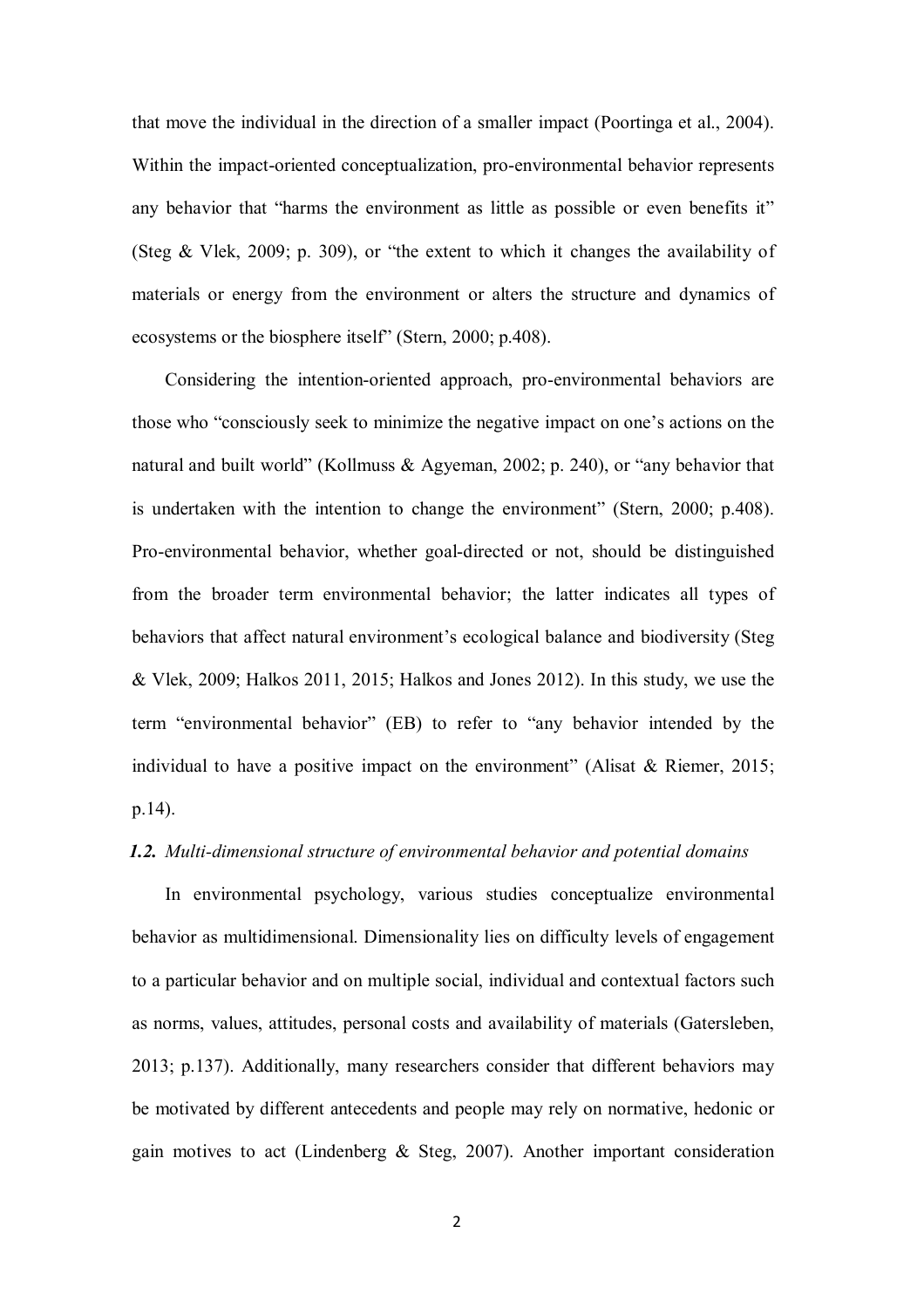when examining environmental behavior is the direct or indirect impact of a specific behaviors (Larson et al., 2015) and the intention to contribute to natural conservation at a local or global level. For instance, reducing car use and buying green products may result in long-term environmental benefits, while a host of windmills in a local community may lead on to greater ecological impact.

 Stern (2000) proposed four major types of conservation behavior: environmental activism (highly committed behaviors such as participation in public demonstrations), non-activist behaviors in the public sphere (low commitment active citizenship and policy support actions), and private sphere practices (e.g purchase decisions). Other researchers differentiate between two distinct categories of environmental behavior, personal practices and civic or environmental actions (Dono et al., 2010). Environmental actions are connected with citizen behaviors such as donating money to environmental causes, signing petitions, organizing a boycott, policy support behaviors, participating in environmental organizations or in protests, and talking to others about environmental issues.

 'Personal practices' or "pro-environmental behaviors" (Bamberg & Möser, 2007) or conservation lifestyle behaviors (Larson et al., 2015) are umbrella terms to refer to any behavior in the household setting that can possibly affect environmental sustainability. Private-sphere behaviors encompass multiple domains including recycling water and energy conservation, transportation choices, and green purchasing. Moreover, environmental actions illustrate policy support and environmental citizenship domains (Larson et al., 2015).

# *1.3. Connectedness to nature and environmental behavior*

An increasing amount of empirical work revealed the importance of humans' connection with nature for explaining pro-environmental behavior (Lokhorst et al.,

3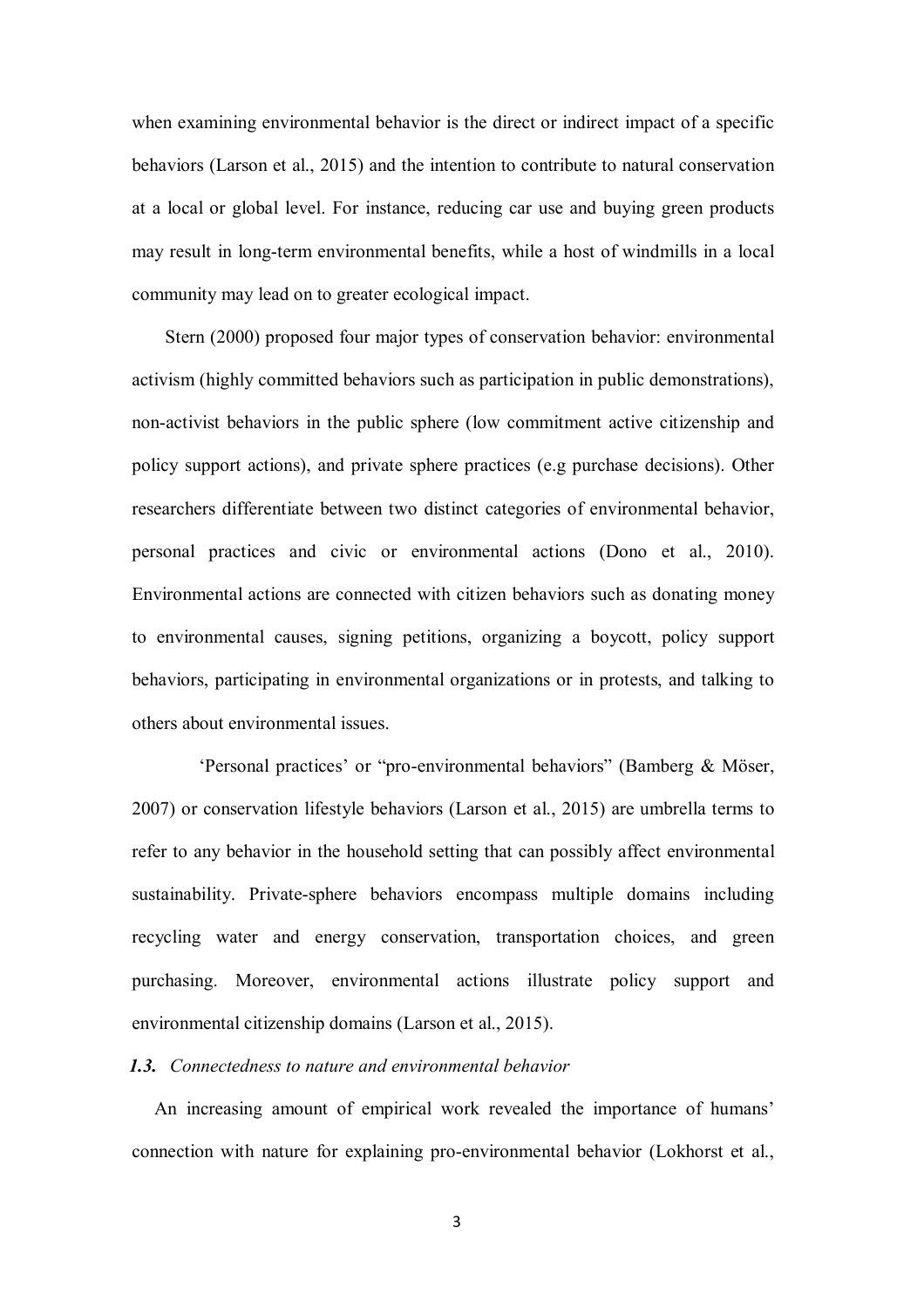2014). Connectedness to nature is an individual's belief about the extent to which s/he is part of the natural environment (Schultz, 2002). Mayer  $\&$  Frantz (2004) developed the Connectedness to Nature Scale (CNS) to measure "individuals' experiential sense of oneness with the natural world" (p.504), while Schultz (2001) developed the Inclusion of Nature in Self scale (INS), a single-item explicit measure of connectedness, that measures the extent to which people include nature in their self-construal. Research has shown that the notion of connectivity with nature is significantly associated with pro-environmental behaviors (Barbaro & Pickett, 2016), indicating that feeling interconnected with nature can lead to eco-friendly behaviors.

# *1.4. Ecological worldview and environmental behavior*

Ecological worldview is a construct that refers to primitive beliefs about the human-nature relationship. The revised New Environmental Paradigm (Dunlap et al., 2000) is a widely used and well-validated measure designed to assess individual's belief system concerning nature. NEP includes 15 items reflecting five components of ecological worldview: limits to growth, anti-anthropocentrism, and fragility of nature's balance, rejection of exceptionalism and possibility of an eco-crisis. The NEP has been found to be positively related to self-reported environmental behaviors (Davis, Le, & Coy, 2011), suggesting that individual's ecological worldview is a strong predictor of environmental behavior (Brügger et al., 2011).

#### *1.5. Environmental concern and environmental behavior*

Environmental concern represents the degree to which people are aware of environmental problems and indicate a willingness to contribute personally to their solution (Dunlap & Michelson, 2002, p.485). It refers to the evaluation of environmental issues including general attitudes, emotional beliefs or worries about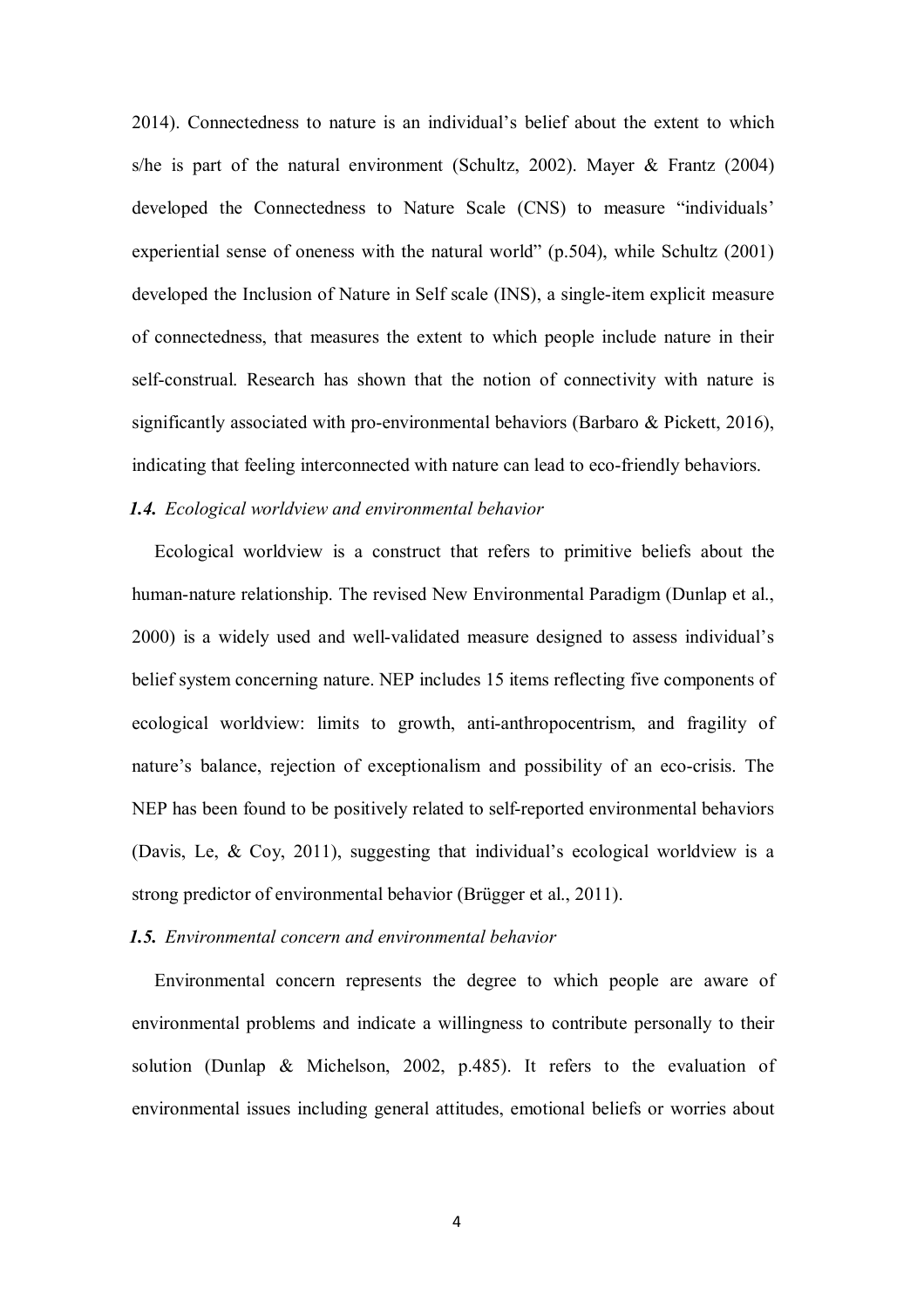environmental problems, and the importance of consequences of environmental problems for oneself, others, and the biosphere (Steg  $\&$  de Groot, 2012; p.122).

Empirical research has brought into light evidence supporting the existence of value-based environmental concern. Schultz (2002) proposed that environmental concerns can be clustered into egoistic, altruistic and biospheric concerns, based on the negative consequences that could result for self, other people, and other living things respectively, and developed a 12- item Environmental Motives Scale (EMS) to measure these concerns. A number of studies has examined environmental concern as a predictive component of pro-environmental behavior. Individuals who hold biospheric environmental concerns are more likely to engage in a pro-environmental behavior, while those with egoistic concerns are less likely to behave in an ecofriendly way (Steg et al., 2014). Environmental concern is positively related to proenvironmental behaviors, although relationships are often weak (Thøgersen & Ölander, 2006).

### *1.6. Overview and hypothesis*

 Our primary aim was to explore the dimensionality of environmental behavior and reveal the underlying domains. Based on previous studies (Larson et al., 2015, Alisat & Riemer, 2015), we hypothesized that environmental behavior is a multidimensional construct (Hypothesis 1). We expected more engaged environmental behaviors (civic actions) to be more strongly related to biospheric concerns than low commitment environmental behaviors (personal practices), and negatively correlated to egoistic concerns (Hypothesis 2). The CNS, INS, and NEP were found to correlate with pro-environmental behaviors on private-sphere (Mayer & Frantz, 2004; Brügger et al., 2011), so we expected personal practices to be positively correlated to these constructs (Hypothesis 3).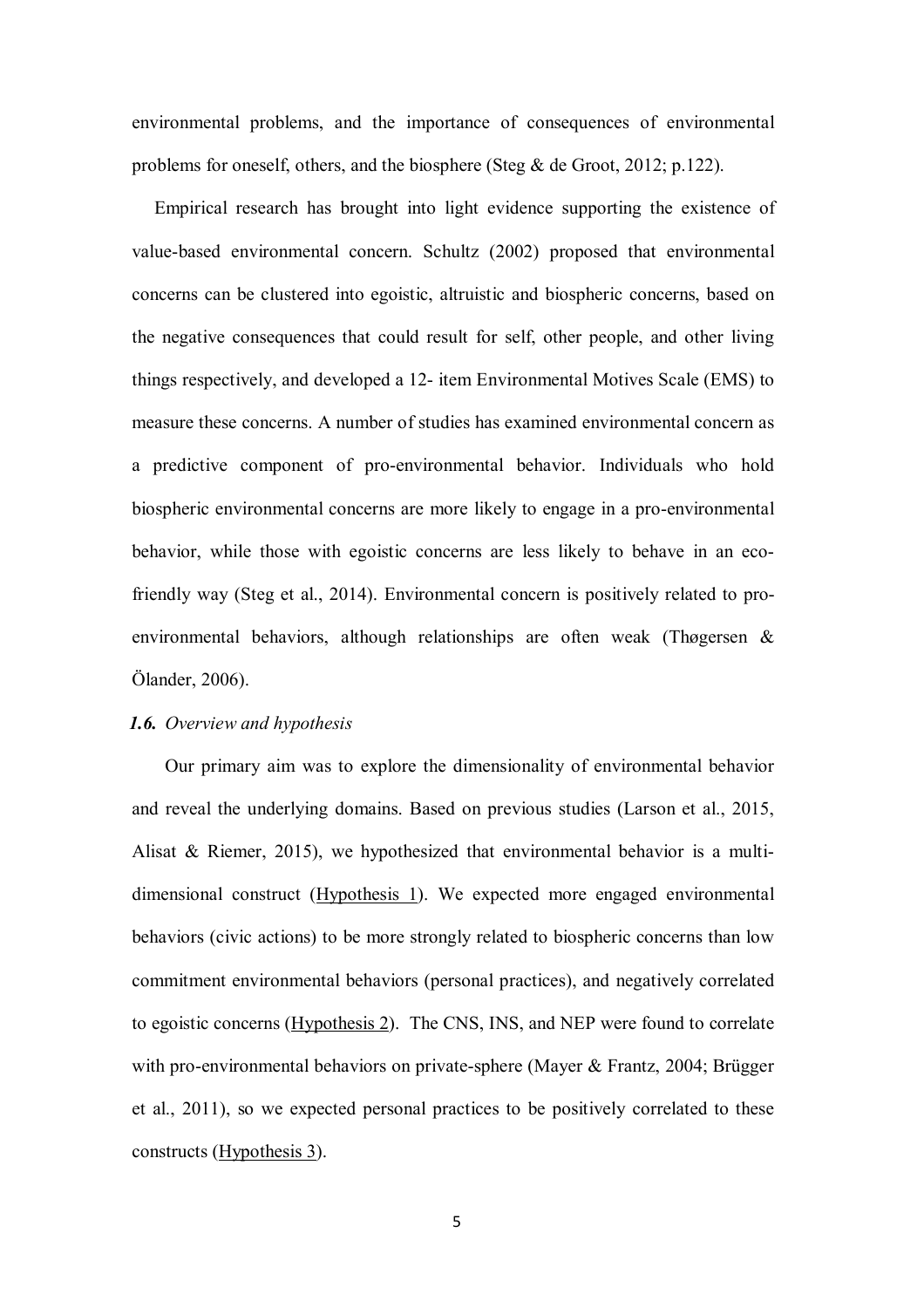Second, we aimed to compare the predictive power of connectedness to nature, ecological worldview, and environmental concern in explaining the distinct behavioral domains, by examining two competing hypotheses: Connectedness to nature and ecological worldview are better predictors of environmental behavior than environmental concern (Hypothesis 4). On the other hand, environmental concerns are more powerful in explaining the multiple environmental behavior domains that connectedness to nature measures and ecological worldview (Hypothesis 5).

## **2. Studies and methodology**

#### *2.1 Study 1: An exploratory research*

### 2.1.1 Participants

 A total of 150 Greek citizens completed in a written format a self-administer questionnaire including behavioral and basic demographic variables (87 were female and 63 were male with a mean age of 40.32 years and standard deviation of 9.23). We used non-probabilistic snowball sampling beginning with a small population of known individuals (undergraduate students in the University of Thessaly) and expanded the sample by asking those initial participants to identify others that should participate in the study. 22% of the final sample was college students, 46% were employees in the private sector and 32% were state employees. Around 34% of the participants in the survey had university degree and 39% had a secondary education level (high-school graduates).

# 2.1.2 Measuring environmental behavior

 We have generated 30 items to measure environmental behavior based on the General Ecological Behavior scale (GEB) (Kaiser & Wilson, 2004), the Environmental Action Scale (EAS) (Alisat & Riemer, 2015), and Larson et al.'s (2015) multi-dimensional measure of behavior. Some items were adapted per se, new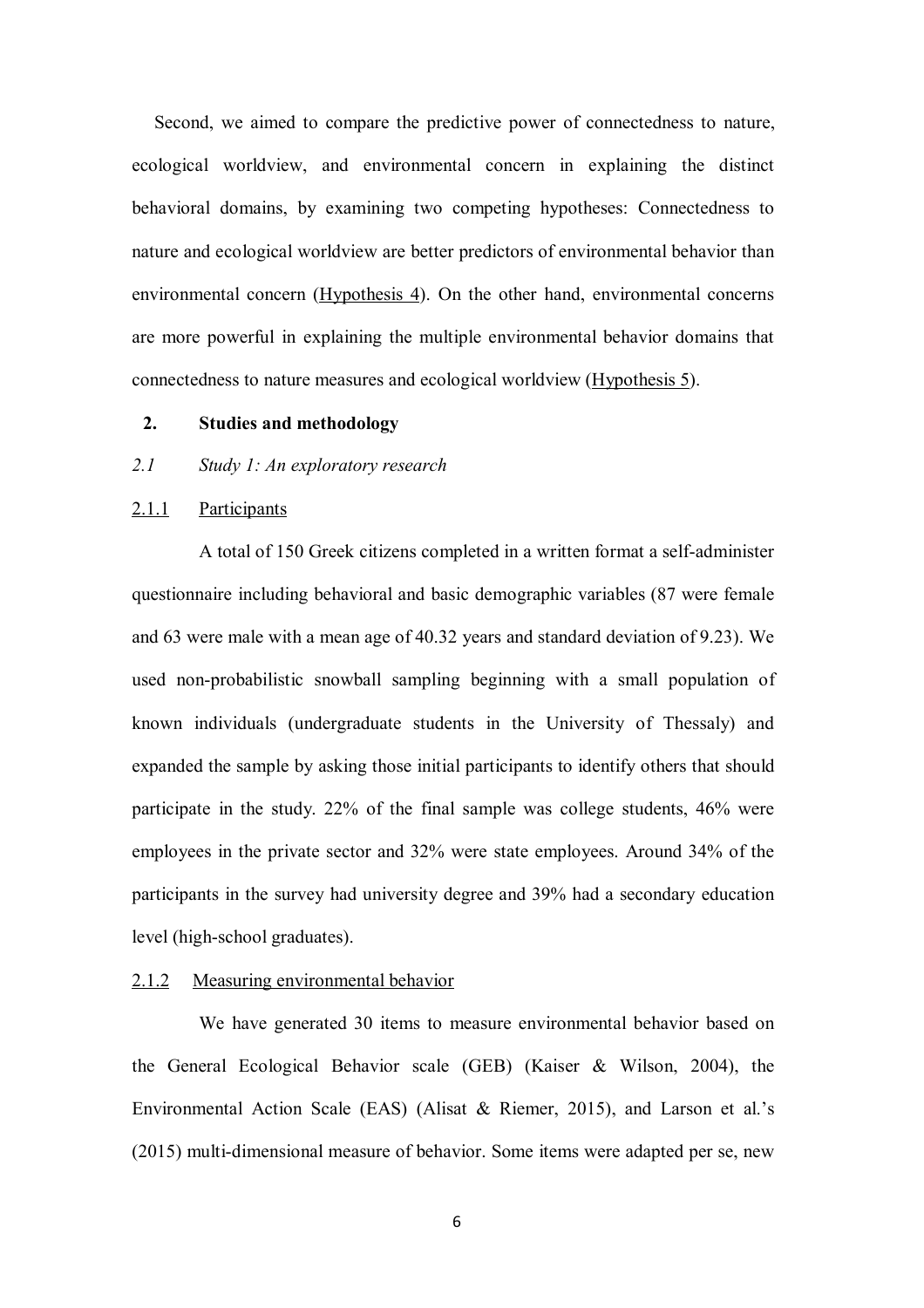items were developed and others were eliminated, resulting in a 22-item measure (Table 1). Participants responded how often performed, the last six months (in the past 8 years for the policy support items), these behaviors, rating each item on a 5 point Likert scale (1= never and 5=always/every day).

#### 2.1.3 Preliminary results

 A Principal Component Analysis (PCA) was first carried out with an oblique rotation. Six components with eigenvalues above 1.0 emerged and the scree plot suggested the same structure as well. All six factors accounted for 66.71% of total variance and inter-factor correlations varied from .19 to .52. Table 1 shows the 22 behavioral items and the results of the PCA. The exploratory procedure confirmed the multidimensional structure of environmental behavior, as six domains were found, providing support to Hypothesis 1.

# *2.2 Study 2: Confirmatory and regression analyses*

## 2.2.1 Participants

 A total of 400 Greek citizens completed a self-administer questionnaire which contained attitudinal, behavioral and socioeconomic variables. The measurement tools described below were all translated in Greek prior to the research The measurement tools described below were all translated in Greek prior to the research. 49% were male and 51% females with a mean age of 38.59 years (sd= 15.04) and personal mean income per month at  $\epsilon$  755.36 (sd= 509.08). A 40.8% of the participants had a secondary education level (high-school graduates) and 73.7% were rural residents.

# 2,2,2 Measuring environmental behavior and other psychological variables

#### **Environmental behavior**

We used the 22-item measure of environmental behavior that emerged through Sample's 1 exploratory procedure and conducted a Confirmatory Factor Analysis.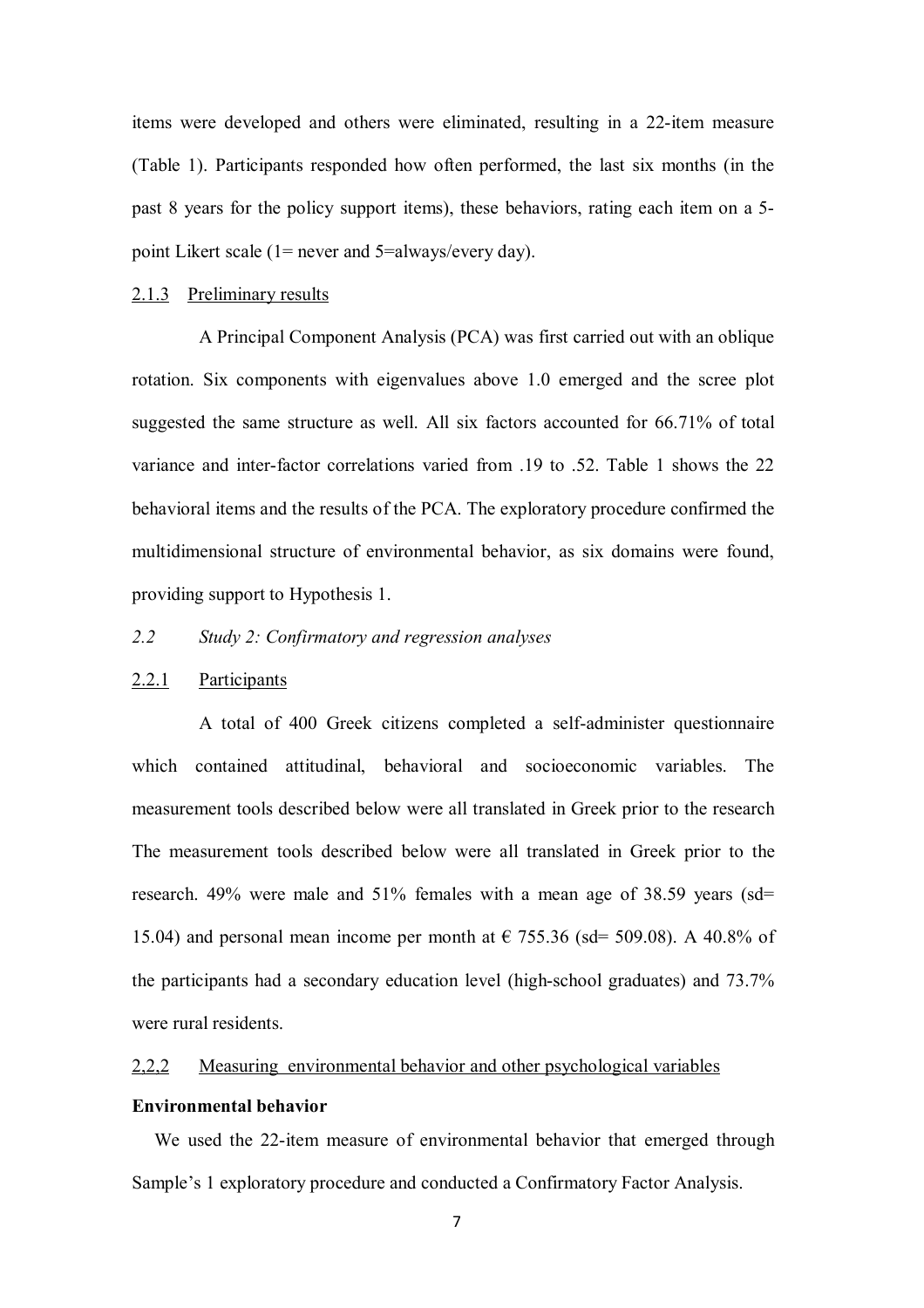# **Table 1:** Results of Principal Components Analysis.

| <b>Items</b>                                                                                          | <b>Civic</b><br>actions | <b>Policy</b><br>support | Recycling | Transportation<br>choices | Household<br>setting | Consume |  |
|-------------------------------------------------------------------------------------------------------|-------------------------|--------------------------|-----------|---------------------------|----------------------|---------|--|
| I am active member of an environmental<br>group                                                       | .719                    |                          |           |                           |                      |         |  |
| I systematically take part in protests<br>regarding environmental protection.                         | .709                    |                          |           |                           |                      |         |  |
| I sign pro-environmental petitions                                                                    | .722                    |                          |           |                           |                      |         |  |
| I participate in community<br>events/workshops which focus on<br>environmental awareness              | .609                    |                          |           |                           |                      |         |  |
| I donate money for conservation causes                                                                | .738                    |                          |           |                           |                      |         |  |
| I take part in reforestation or beach<br>cleaning actions                                             | .589                    |                          |           |                           |                      |         |  |
| Eigenvalue= 2.66, M=1.82, SD=.78, a = $0.85$                                                          |                         |                          |           |                           |                      |         |  |
| I systematically write letters to politicians<br>or candidates for environmental issues.              |                         | .783                     |           |                           |                      |         |  |
| I vote a political party that support<br>environmental conservation policies<br>through legislations. |                         | .860                     |           |                           |                      |         |  |
| I vote a political party that support stronger<br>environmental laws.                                 |                         | .723                     |           |                           |                      |         |  |
| Eigenvalue=1.95, M= 2.47, SD=1.08, a =.793                                                            |                         |                          |           |                           |                      |         |  |
| I recycle paper, glass and aluminum packages                                                          |                         |                          | .669      |                           |                      |         |  |
| I put dead batteries in the garbage                                                                   |                         |                          | .757      |                           |                      |         |  |
| I recycle old electric machines                                                                       |                         |                          | .765      |                           |                      |         |  |
| Eigenvalue= 1.64, M=3.06, SD=.77, a=.734                                                              |                         |                          |           |                           |                      |         |  |
| I ride a bicycle or take public transportation<br>to work or school                                   |                         |                          |           | .926                      |                      |         |  |
| In nearby areas (around 30 km), I use<br>public transportation or ride a bike                         |                         |                          |           | .908                      |                      |         |  |
| For longer journeys (more than 6 h), I take<br>an airplane/train/bus                                  |                         |                          |           | .606                      |                      |         |  |
| Eigenvalue= 3.44, M=3.27, SD=1.15, a = $.776$                                                         |                         |                          |           |                           |                      |         |  |
| I buy energy saving lightbulbs                                                                        |                         |                          |           |                           | .557                 |         |  |
| I wait until I have a full load before doing<br>my laundry                                            |                         |                          |           |                           | .644                 |         |  |
| In winter, I turn down the heat when I leave<br>my apartment for more than 4 h or at night            |                         |                          |           |                           | .727                 |         |  |
| Eigenvalue= 1.43, M=3.74, SD= .90, a = .67                                                            |                         |                          |           |                           |                      |         |  |
| I buy products in refillable packages                                                                 |                         |                          |           |                           |                      | .527    |  |
| I buy seasonal produce                                                                                |                         |                          |           |                           |                      | .562    |  |
| I buy meat and produce with ecolabels                                                                 |                         |                          |           |                           |                      | .723    |  |
| I use paper bags instead of plastic ones<br>when I go shopping                                        |                         |                          |           |                           |                      | .719    |  |
| Eigenvalue= 9.21, M=3.01 SD=.95, a =.742                                                              |                         |                          |           |                           |                      |         |  |
| KMO=.8512                                                                                             |                         |                          |           |                           |                      |         |  |
| Bartlett's test of sphericity $\chi^2$ =3962.54, df=231, p =.000                                      |                         |                          |           |                           |                      |         |  |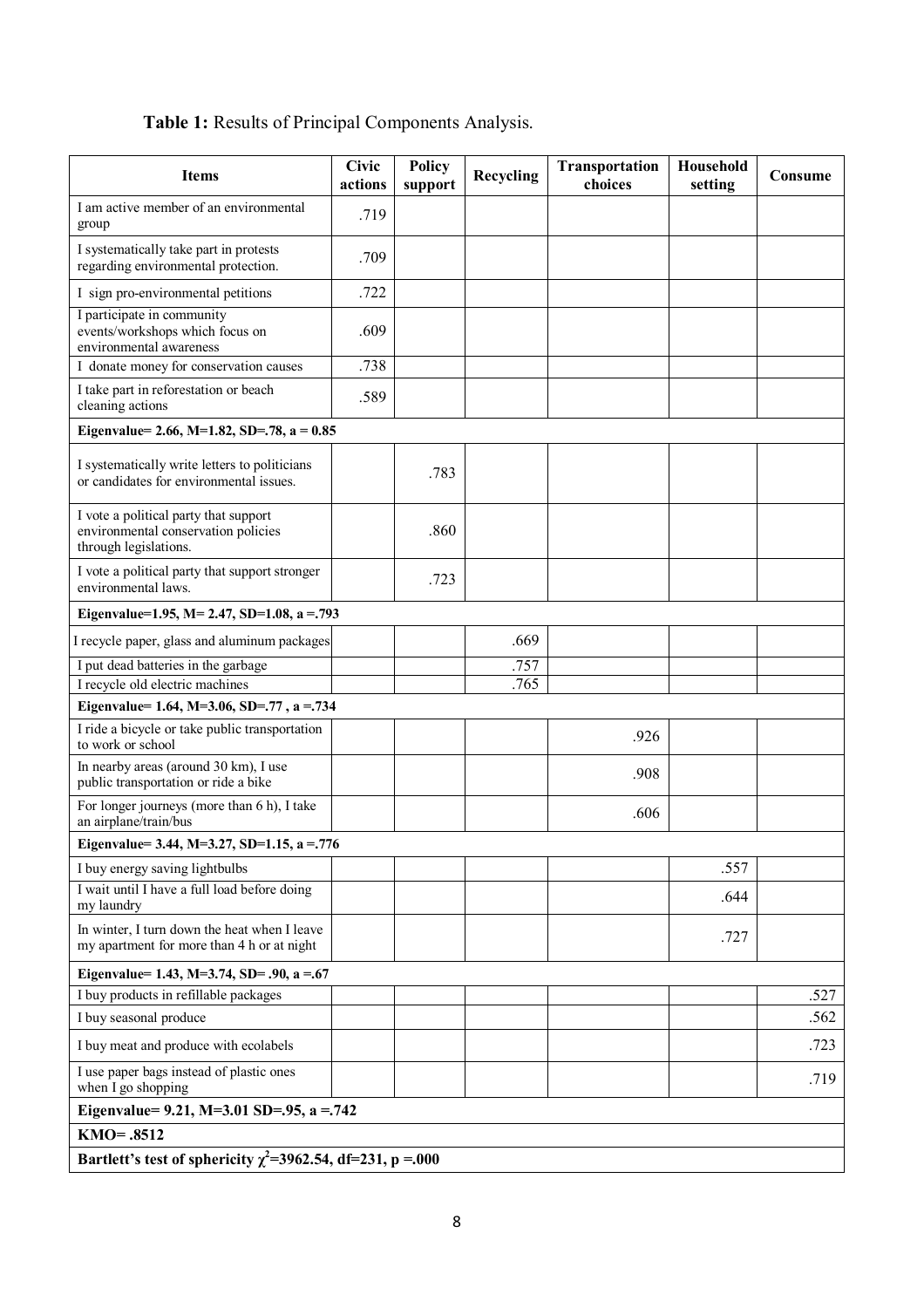#### *Connectedness to nature measures*

 We used the 14-item Connectedness to nature Scale (Mayer & Frantz, 2004) to assess the degree to which people feel emotionally interconnected with nature. Respondents were asked to rate each item on a 5- point Likert scale (1= completely disagree; 5= completely agree). In order to create a composite index for the scale, we averaged participants' responses (M=3.72, sd= .98, a=.78). The INS scale measures the interconnectedness of individuals with the natural environment using overlapping circles that represent self and nature (Schultz, 2001). Participants had seven possible options of overlapped circles and selected which diagram fit them the most (1= least overlap;  $7$ = greatest overlap;  $M$ = 4.68, sd=1.43).

# *Ecological worldview*

 We measured primitive beliefs about human's relationship with nature using the revised 15-item New Ecological Paradigm (Dunlap et al., 2000). Participants responded to each item on a 5-point Likert scale ranging from 1 (Strongly disagree) to 5 (Strongly agree). We created a composite index for the NEP by averaging responses to all 15 items ( $M= 3.52$ , sd=.91, a=.77).

# *Environmental concern*

 Environmental Motives Scale (Schultz 2002) is a measure of concern toward valued objects. Respondents were asked to rate 12 items from 1 (not important) to 5 (supreme important). The EMS is designed to illustrate egoistic (me, my future, my prosperity, my health), altruistic (future generations, humanity, people in the community, children) and biospheric (plants, animals, birds, marine life) concerns. Following Schultz et al. (2004) the mean corrected egoistic ( $M = .66$ , sd=.46, a=.90), biospheric (M= -.29, sd=.59, a=.94), and altruistic scores (M= .22, sd=.57, a=.78)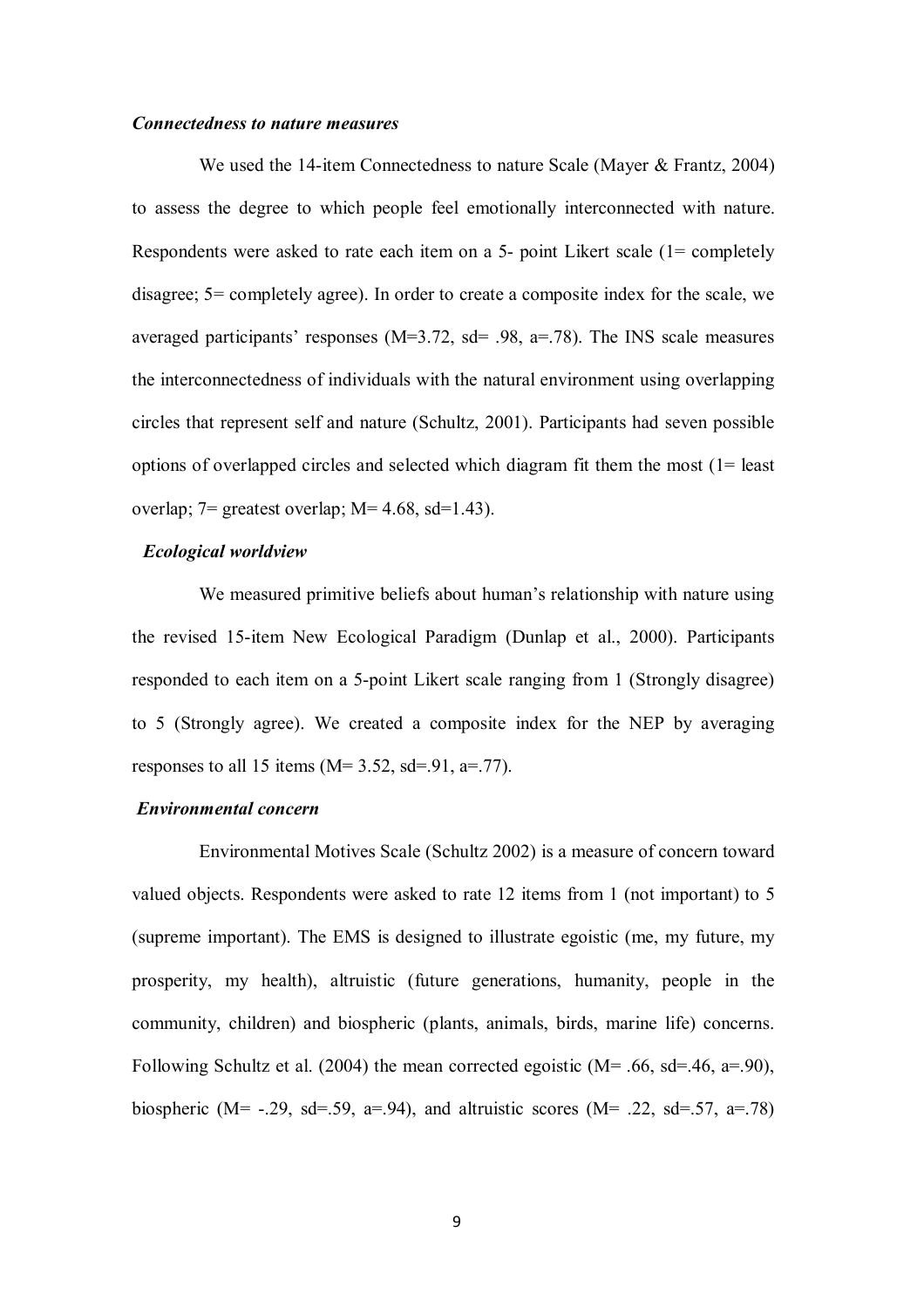were calculated by computing the average score to all EMS items and subtracting the result from each of the three scale scores.

### *2.2.3 Statistical Analysis*

 We applied Confirmatory Factor Analysis to the 22 behavioral items and to the EMS scale (details are presented in the results subsection). We examined the predictive power and relationships between behavioral domains, connectedness to nature and ecological worldview, and behavioral types and environmental concern separately, by means of multiple regression (Table 4). Before conducting the analyses, we checked multicollinearity (relying on the Variance Inflation Factor with values less than 10 taking place when  $R_j^2 < 0.90$ ; Halkos, 2006, 2007) and possible outliers (Standardized residuals were within the limits of  $\pm$  3.3) to ensure that all Regression assumptions were met (Tabachnick & Fidell, 2013).

 Hierarchical multiple regression analysis was used to further test the strength of difference in predictive power. If connectedness to nature and ecological worldview predict the diverse environmental behavior types over and above the variance explained by environmental concern, then this provides support for Hypothesis 3. In contrast, if environmental concern explains additional variance over and above the variance predicted by connectedness and worldview measures, then we accept Hypothesis 4.

#### *2.2.4 Results*

#### *Simple correlations*

 Table 2 shows the correlations between all the constructs of the study. Egoistic concerns were negatively and significantly related to the CNS  $(r=-.18)$ , the INS  $(r=-13)$  and NEP  $(r=-24)$ . Altruistic concerns showed significant but negative correlations with CNS ( $r=$  -.17), INS ( $r=$  -.28) and NEP ( $r=$  -.18). Biospheric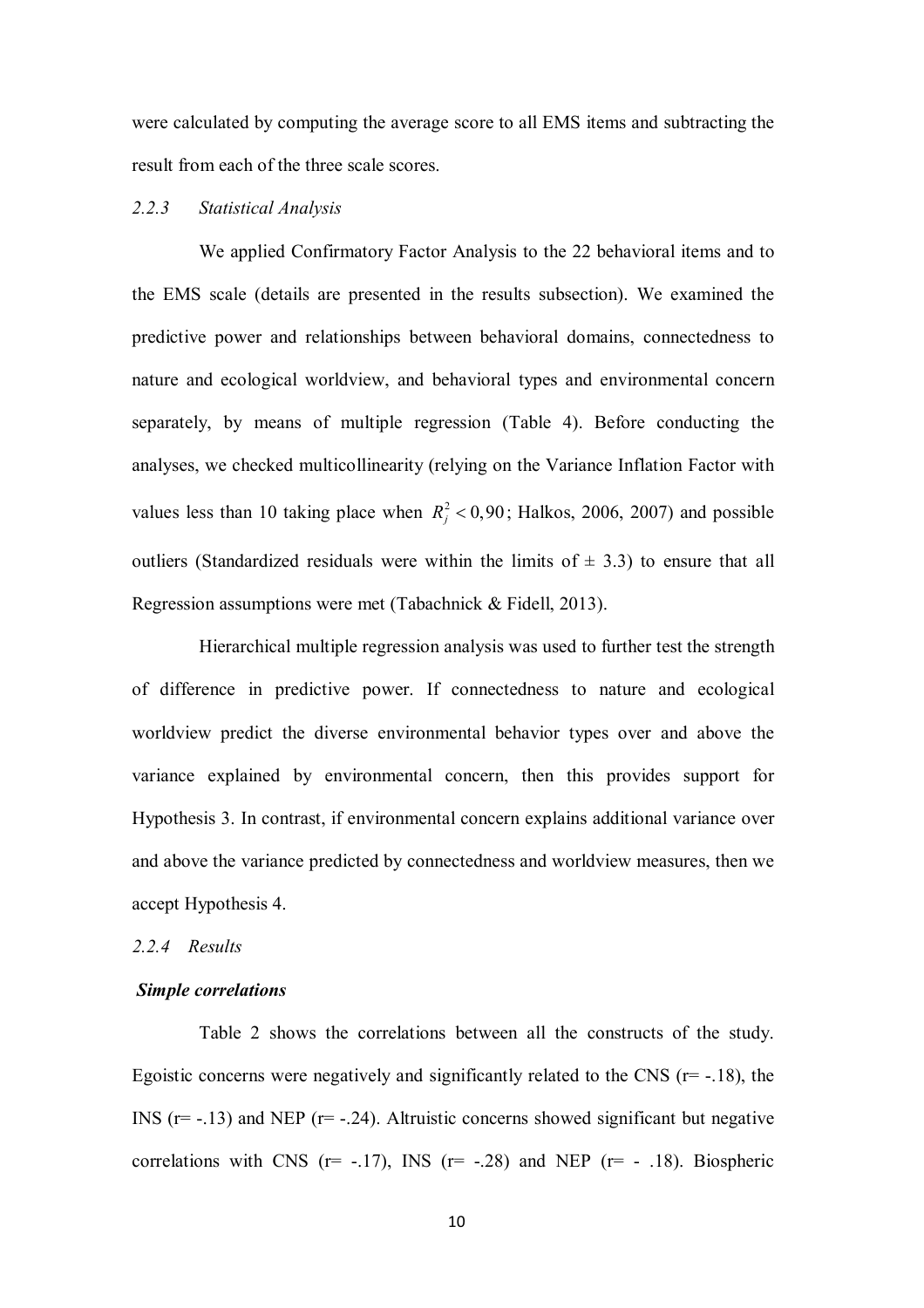concerns were significantly correlated with CNS ( $r=31$ ), INS ( $r=38$ ) and NEP ( $r=$ .37). CNS and INS showed a positive correlation (r= .57), CNS was also correlated to NEP ( $r = .52$ ), and the latter was correlated to INS ( $r = .41$ ). Egoistic concerns were negatively correlated to both altruistic  $(r=-.35)$  and biospheric concerns  $(r=-.43)$ .

 Egoistic concerns showed low and negative correlations with the civic actions, transportation choices, and household setting domains, ranging from -.09 to .22, and non-significant correlation with the policy support, recycling, and consumerism domains. Biospheric concerns showed low to moderate correlations with all behavioral domains (r's ranged from .21 to .40), except from the recycling domain  $(r=0.08, p>0.05)$ . Altruistic concerns were significantly but negatively correlated to all behavioral domains (correlation coefficients (r) were between -.10 and -.34). CNS, INS, and NEP were positively correlated to every behavioral domain respectively. CNS's and environmental behavior's correlations ranged from .21 to.46. INS's and environmental behavior's correlates were between .24 and .53. NEP was correlated to all domains (r's ranged from .19 to .45) but not with the civic action domain  $(r=.09)$ .

# *Confirmatory Factor Analysis of environmental behavior*

 We performed a Confirmatory Factor Analysis using LISREL 8.80 statistical software. Skewness and kurtosis values were not near the acceptable limits (skewness around 0 amd kurtosis around 3; Halkos, 2007) for the 22 behavioral variables, but Mahalanobis distance  $(D_M > 65.0)$  and tests for multivariate normality (Mardia's test; Henze-Zirkler; Doornik-Hansen; p= 0.000) did not support normality hypothesis (Tabachnick & Fidell, 2013; p.78). We used the robust Maximum Likelihood method of parameter estimation and covariance and asymptotic covariance matrices as inputs (Brown, 2015; p.346). Model fit was assessed using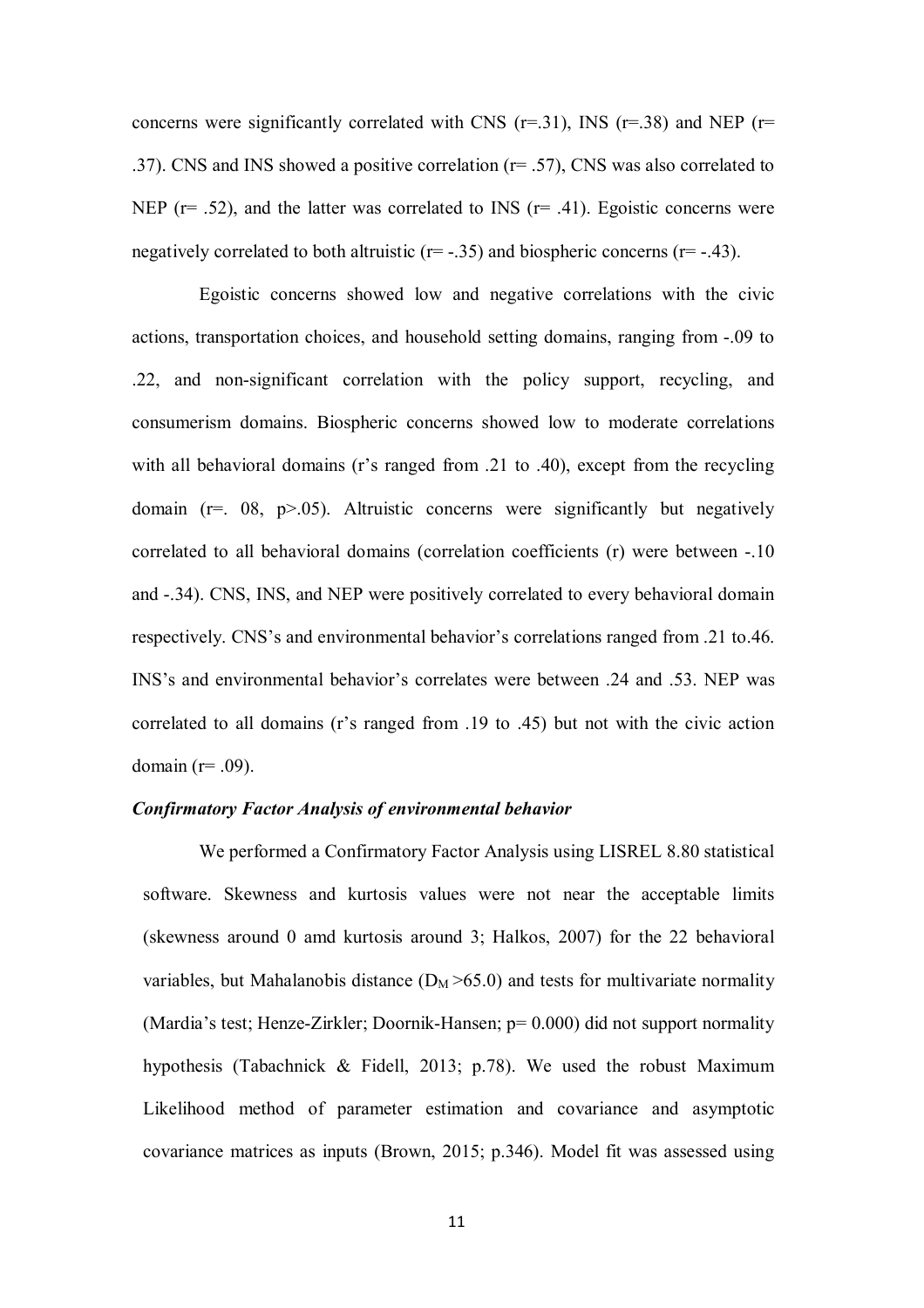the Sattora-Bentler (SB)  $\chi^2$  value and multiple fit indices. Although  $\chi^2$  values indicated that the measurement model did not advocate for a good fit of the model  $(\chi^2$  = 495.29, df = 194, p<0.001), fit indexes revealed adequate fit (RMSEA=.06, SRMR=.08, CFI=.96, NNFI=.95). Modification indexes showed that fit could be improved by adding covariance paths between the behavioral items' errors of all domains.

**Table 2:** Bivariate correlation between CNS, INS, NEP, EMS and environmental behaviour's domains

|                   |           | $\overline{c}$ | 3         | 4         | 5        | 6         | 7        | 8        | 9        | 10       | 11       | 12 |
|-------------------|-----------|----------------|-----------|-----------|----------|-----------|----------|----------|----------|----------|----------|----|
| 1.NEP             |           |                |           |           |          |           |          |          |          |          |          |    |
| 2.CNS             | $.520**$  |                |           |           |          |           |          |          |          |          |          |    |
| $3.$ INS          | $.410**$  | $.572**$       |           |           |          |           |          |          |          |          |          |    |
| 4.Ego             | $-.240**$ | $-183**$       | $-.137**$ |           |          |           |          |          |          |          |          |    |
| 5.Bio             | $.370**$  | $.312**$       | $.384**$  | $-437**$  |          |           |          |          |          |          |          |    |
| 6.Altr            | $-189**$  | $-.176**$      | $-.287**$ | $-.357**$ | $-685**$ |           |          |          |          |          |          |    |
| 7.F1              | 0.093     | $.244**$       | $.334**$  | $-.099*$  | $.217**$ | $-145**$  |          |          |          |          |          |    |
| 8.F <sub>2</sub>  | $.273**$  | $.357**$       | $.419**$  | $-0.049$  | $.263**$ | $-234**$  | $.467**$ |          |          |          |          |    |
| 9.F3              | $.353**$  | .438**         | $.333**$  | 0.043     | 0.086    | $-124*$   | $.279**$ | $.338**$ |          |          |          |    |
| 10.F4             | $.196**$  | $.214**$       | $.248**$  | $-152**$  | $.216**$ | $-.101*$  | $.259**$ | $.235**$ | $196**$  |          |          |    |
| 11.F5             | $.454**$  | .468**         | $.536**$  | $-222**$  | $.406**$ | $-.242**$ | $.225**$ | $.368**$ | $.315**$ | $293**$  |          |    |
| 12.F <sub>6</sub> | .284**    | .384**         | $.496**$  | $-0.061$  | $.382**$ | $-.348**$ | $.485**$ | $.501**$ | $.353**$ | $.245**$ | $.523**$ |    |

\*\*. Correlation is significant at the 0.01 level (2-tailed).

\*. Correlation is significant at the 0.05 level (2-tailed).

NOTES.F's are components of environmental behaviour. F1 represents environmental action domain; F2 political action; F3 Recycling; F4 Transportation choices; F5 Household setting; F6 Consumerism. Ego, Bio, Altr represent egoistic, altruistic and biospheric concerns.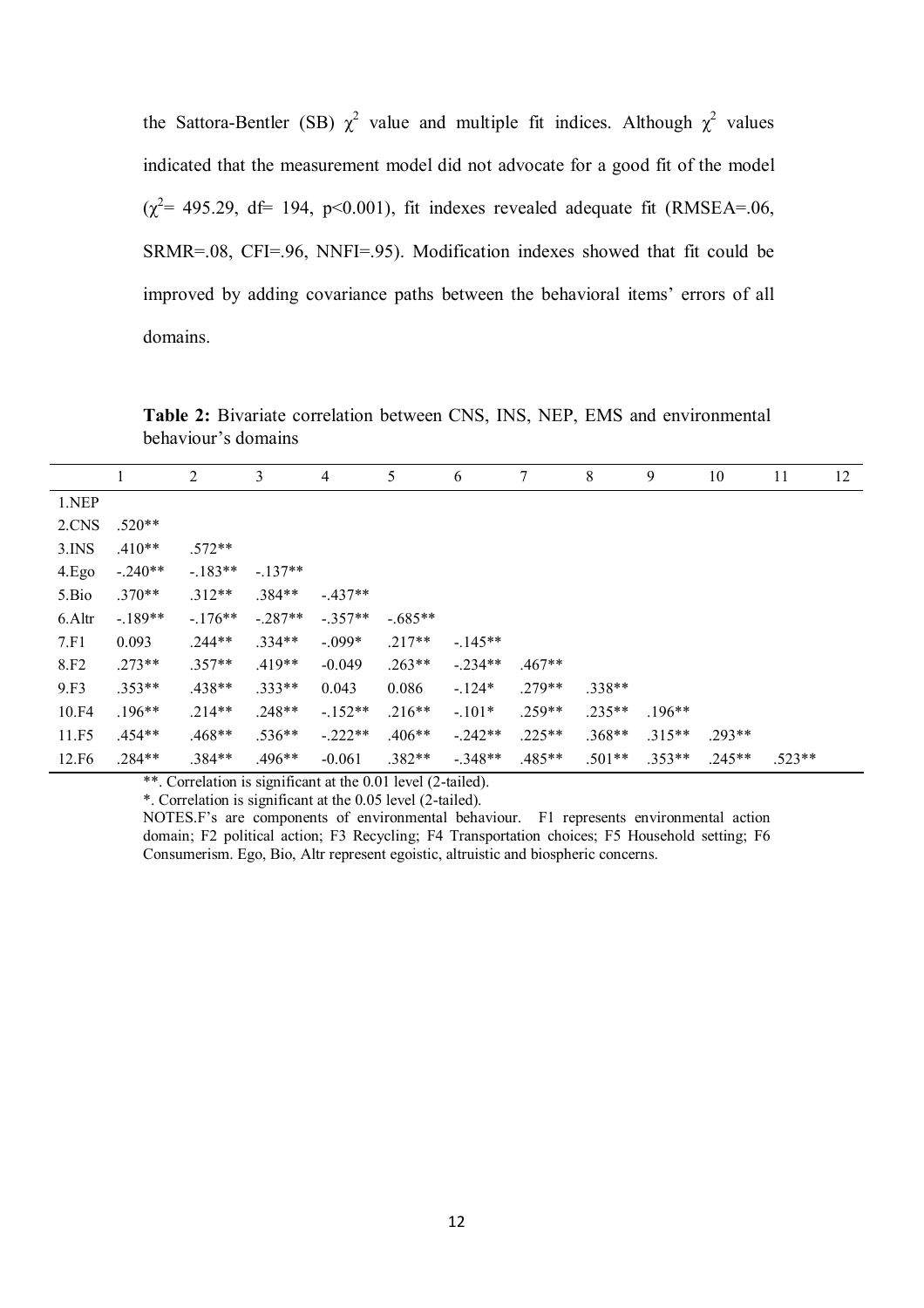

**Figure 1:** Confirmatory Factor Analysis of environmental behavior. C.Action are civic actions; P.action represent policy support items, T.Choice are transportation choices; House S. indicate household setting; Consume is consumer behavior.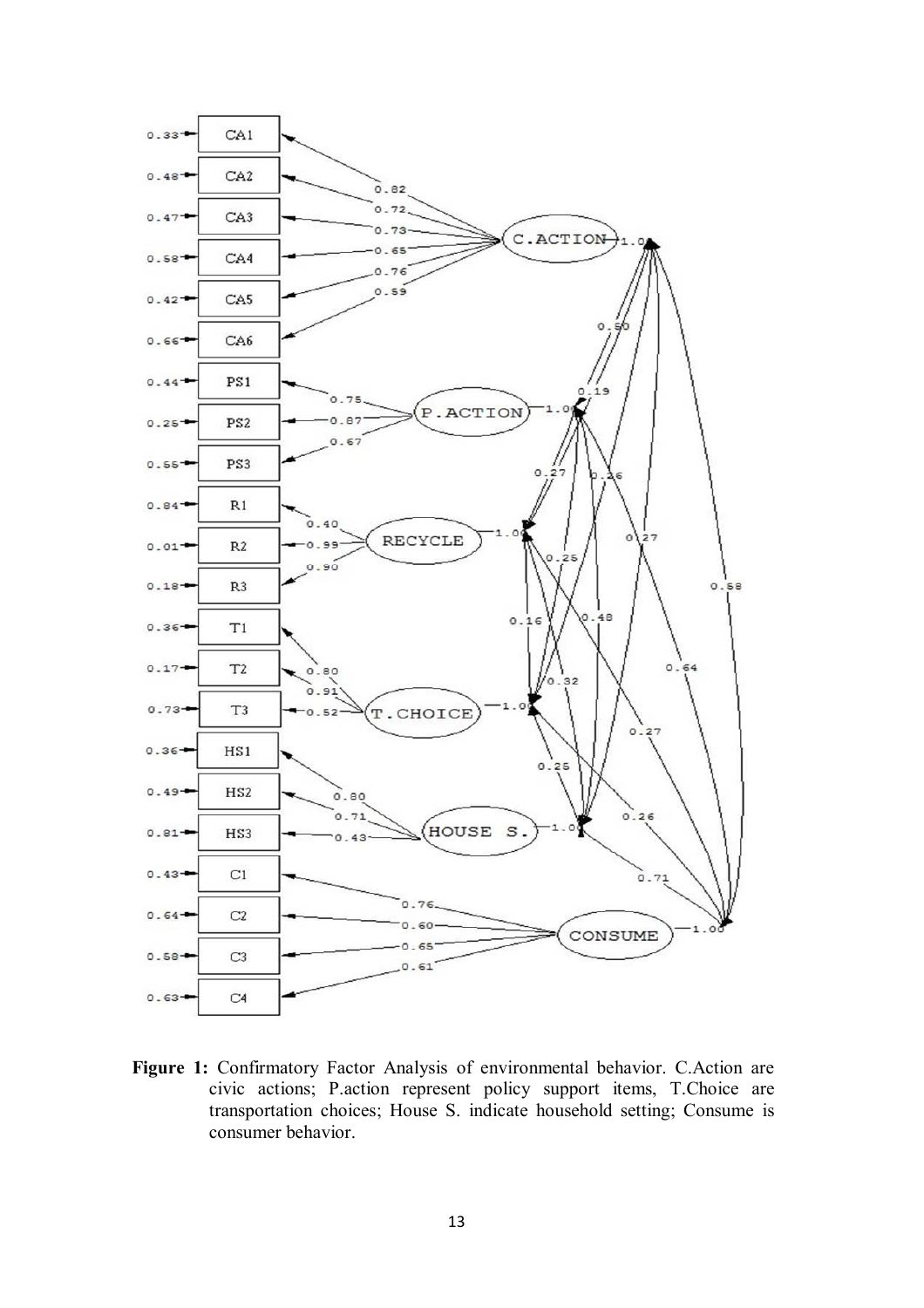We made a decision not to add any parameters, because these type of changes may result in unrealistic models that ignore the true data structure. Standardized path loadings  $(\lambda)$ , error variances for the observed variables and covariances between the latent constructs (φ) are reported in Figure 1.

# *Confirmatory Factor Analysis of EMS scale*

A Confirmatory Factor Analysis verified the tripartite structure of environmental concern (Schultz et al. 2004). Tests of univariate and multivariate normality showed that assumption of normality was violated. We used again the robust Maximum likelihood method of parameter estimation and the covariance and asymptotic covariance matrices as inputs. Model fit was assessed using SB  $\chi^2$  value and multiple fit indices (Tabachnick & Fidell, 2013). Although  $\chi^2$  values suggested that the model did not reproduce the observed covariance well (SB  $\chi^2$  = 251.03, df=51, p<0.001), fit indexes indicated adequate fit (RMSEA=.08, SRMR=.48, CFI= .97). As before, standardized path loadings  $(\lambda)$ , error variances for observed variables and the covariances of latent constructs (φ) are presented in Figure 2.

# *Regression of environmental behavior on CNS, NEP, INS and EMS*

The CNS, INS and NEP explained 20% in variance of the policy support domain  $(F(3,396)=32.90, p<0.001)$ . Respondents who are strongly connected to nature tend to support environmental policies ( $\beta$ =.14 for CNS and  $\beta$ =.30 for INS). EMS explained 20.4% in variance of the political action domain  $(F(3,396)=33.74, p<0.001)$ . Respondents who hold biospheric concerns were more likely to express their support for environmental policies ( $\beta$ =.36), but unexpectedly, those with egoistic concerns endorsed policy support behaviors too  $(\beta = .16)$ .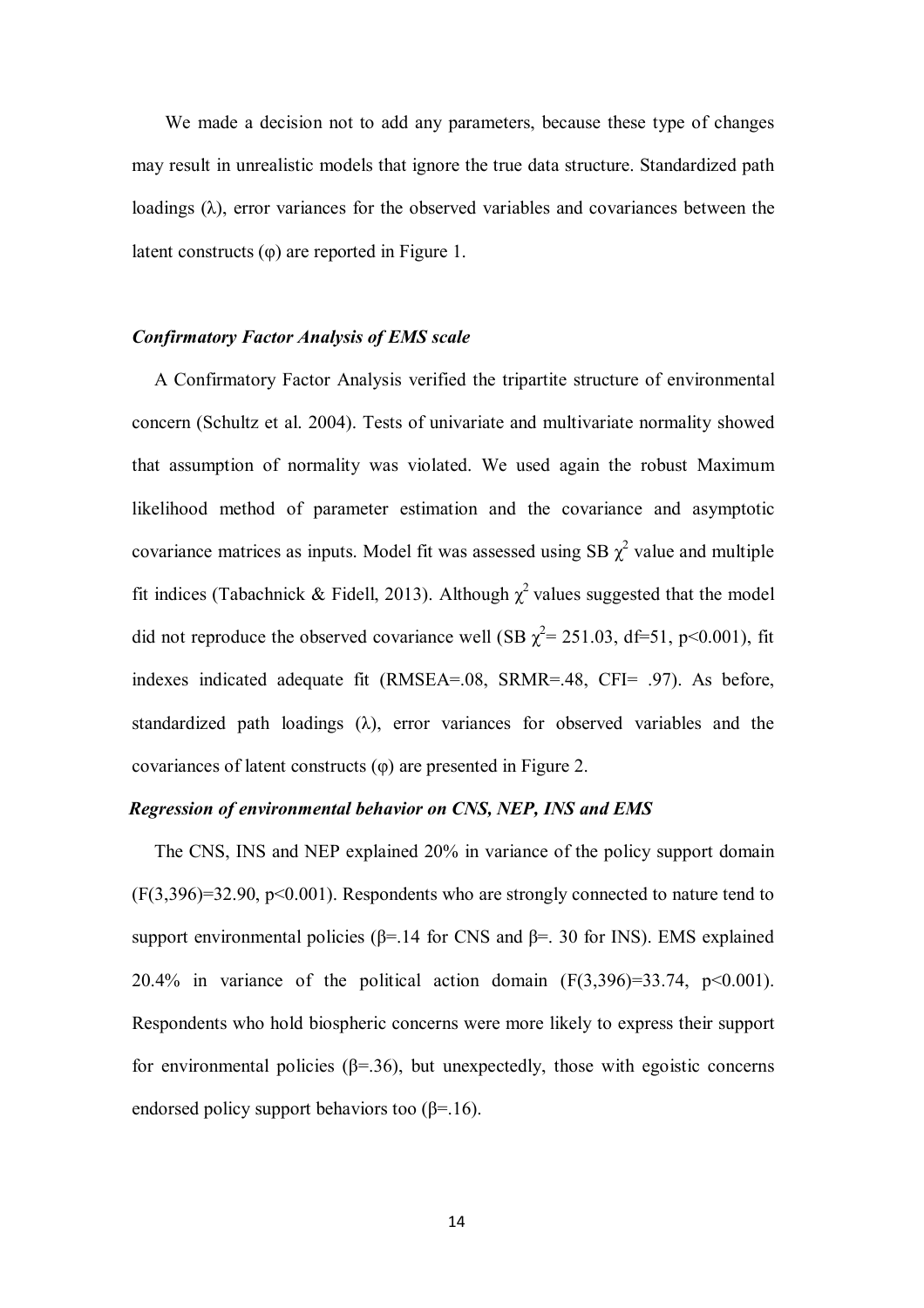

**Figure 2:** Confirmatory Factor Analysis of environmental concern.

 CNS, INS, and NEP explained only 22% in variance of the recycling domain  $(F(3,396)=37.16, p<0.001)$ . CNS and NEP made a significant contribution to the regression model ( $β=30$  for CNS and  $β=$ . 15 for NEP). EMS explained 13% in variance of the recycling domain  $(F(3,396)=19.93, p<0.001)$ . Respondents who hold egoistic concerns were more likely to recycle  $(\beta = 24)$ , as well as those with biospheric concerns ( $\beta$ =.15).

 The CNS, INS, and NEP explained only 7% in variance of the transportation choices subscale  $(F(3,396)=10.68, p<0.001)$ . Only INS made a significant contribution to the regression model ( $\beta$ =.17). EMS explained 11% in variance of the transportation domain  $(F(3,396)=17.79, p<0.001)$ . Respondents with biospheric concerns were more likely to make eco-friendly transportation choices ( $\beta$ =.32).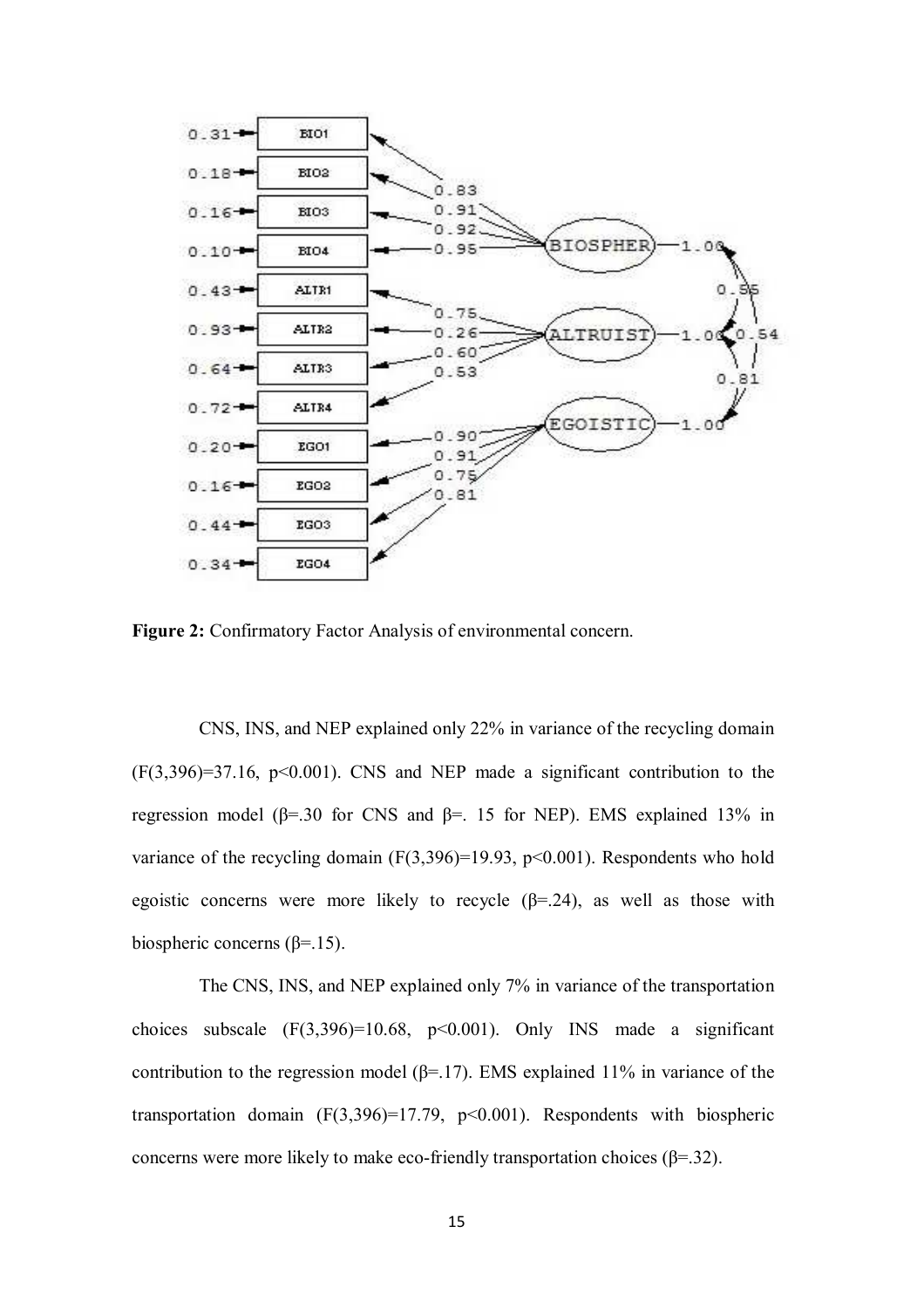The CNS, INS, and NEP explained 36% in variance of the household setting domain  $(F(3,396)=75.70, p<0.001)$ . All three measures made a significant contribution to the regression model ( $\beta$ =.14 for CNS,  $\beta$ =.35 for INS and  $\beta$ =.23 for NEP). EMS explained 32% in variance of the household setting domain  $(F(3,396)=62.50, p<0.001)$ . Respondents with biospheric concerns were more likely to behave in an eco-friendly way in a household setting  $(\beta = .56)$ .

 The CNS, INS, and NEP explained 29% of the variance of the consumerism domain (F(3,396)=55.98, p<0.001). Respondents that include nature in their self-representation tend to consume in an eco-friendly way (β=.46). EMS explained 27% in variance of the consumerism domain (F(3,396)=50.30, p<0.001). Respondents with biospheric concerns were more likely to be "green" consumers ( $\beta$ =.48), and so were individuals with egoistic concerns ( $β = .14$ ), in contrast to respondents with altruistic concerns ( $β = -.14$ ).

Table 4 presents the results of the hierarchical multiple regression analysis. In the first step, we included CNS, INS, and NEP only. They accounted for 12% of the variance in civic actions domain, 20% in policy support, 22% in recycling, 7% in transportation choices, 36% of the variance in a household setting and finally, 29% in consumerism. EMS subscales accounted for 1% additional variance in civic actions  $(F\text{-Change}=1.7, p=.055)$ , 4% in policy support  $(F\text{-Change}=4.2, p=.000)$ , 3% in recycling (F-Change=3.3, p=.001), 5% in transportation choices (F-Change=4.7,  $p=0.000$ ,  $4\%$  in household behaviors (F-Change=4.3,  $p=0.000$ ) and  $6\%$  in consumerism (F-Change=5.9, p=.000).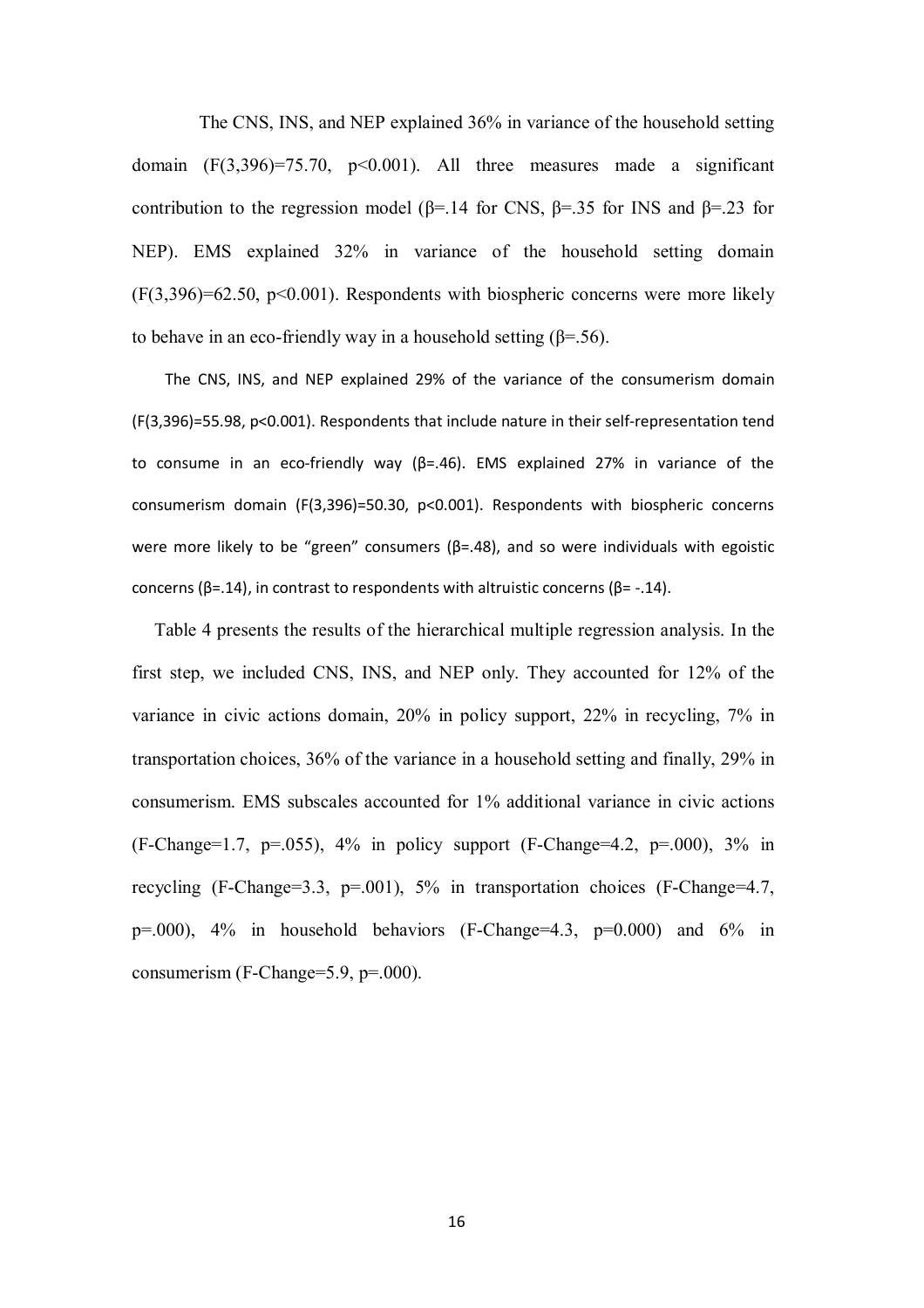|                                            | <b>Dependent variables</b> |                       |                            |                                                 |                      |                      |  |  |
|--------------------------------------------|----------------------------|-----------------------|----------------------------|-------------------------------------------------|----------------------|----------------------|--|--|
|                                            | Environmental<br>action    | Political<br>action   | Recycling                  | Transportation                                  | Household<br>setting | Consumption          |  |  |
| Connectedness to nature and worldview only |                            |                       |                            |                                                 |                      |                      |  |  |
|                                            | $-.94$                     | .073                  | .157                       | .090                                            | .233                 | .045                 |  |  |
| <b>NEP</b>                                 | $(-1.676)^*$               | (1.362)               | $2.992***$                 | 1.576                                           | $4.909***$           | (.898)               |  |  |
|                                            | [.095]                     | $\left[ .174\right]$  | $[.003]$                   | .116                                            | .000                 | $[.370]$             |  |  |
|                                            | .119                       | .143                  | .302                       | .069                                            | .142                 | .095                 |  |  |
| <b>CNS</b>                                 | $(1.917)^{*}$              | $(2.417)$ **          | $5.151***$                 | 1.075                                           | $2.684***$           | (1.712)              |  |  |
|                                            | $[.056]$                   | $[.016]$              | [.000]                     | .283                                            | .008                 | [.088]               |  |  |
|                                            | .304                       | .307                  | .096                       | .172                                            | .359                 | .464                 |  |  |
| <b>INS</b>                                 | $(5.221)$ ***              | $(5.526)$ ***         | $1.745*$                   | $2.872***$                                      | $7.247***$           | $(8.908)$ ***        |  |  |
|                                            | $[.000]$                   | [.000]                | $[.082]$                   | .004                                            | .000                 | [.000]               |  |  |
| $R^2$                                      | .122                       | .200                  | .220                       | .075                                            | .364                 | .298                 |  |  |
| F                                          | 18.296                     | 32.906                | 37.167                     | 10.682                                          | 75.703               | 55.983               |  |  |
|                                            |                            |                       | Environmental concern only |                                                 |                      |                      |  |  |
|                                            | .010                       | .163                  | .244                       | $-.011$                                         | $-.003$              | .147                 |  |  |
| Ego                                        | (.167)                     | $(2.952)$ ***         | $(4.237)$ ***              | $-.186$                                         | $-.062$ <sup>*</sup> | $(2.791)$ ***        |  |  |
|                                            | [.868]                     | $[.003]$              | [.000]                     | .853                                            | .951                 | [.006]               |  |  |
|                                            | .290                       | .363                  | .157                       | .321                                            | .562                 | .480                 |  |  |
| Bio                                        | $(5.161)$ ***              | $(6.937)$ ***         | $(2.878)$ ***              | $5.832***$                                      | $11.615***$          | $(9.606)$ ***        |  |  |
|                                            | $[.000]$                   | $[.000]$              | $[.004]$                   | .000                                            | .000                 | [.000]               |  |  |
|                                            | $-.017$                    | $-.040$               | .023                       | .068                                            | .019                 | $-147$               |  |  |
| Altr                                       | $(-.314)$                  | $(-.780)$             | (.442)                     | 1.273                                           | .415                 | $(-3.029)$ ***       |  |  |
|                                            | $[.754]$                   | $[.436]$              | $[.659]$                   | .204                                            | .679                 | $[.003]$             |  |  |
| $R^2$                                      | .084                       | .204                  | .131                       | .119                                            | .321                 | .276                 |  |  |
| $\overline{F}$                             | 12.064                     | 33.743                | 19.937                     | 17.799                                          | 62.505               | 50.301               |  |  |
|                                            |                            |                       |                            | Connectedness, worldview, environmental concern |                      |                      |  |  |
|                                            | .144                       | .012                  | .181                       | .007                                            | .151                 | $-.026$              |  |  |
| <b>NEP</b>                                 | $(-2.452)$ **              | (.210)                | $(3.318)$ ***              | (.110)                                          | $(3.115)$ ***        | $(-.508)$            |  |  |
|                                            | $[.015]$                   | $[.834]$              | $[.001]$                   | $[.912]$                                        | $[.002]$             | $[.612]$             |  |  |
|                                            | .093                       | .093                  | .291                       | .007                                            | .094                 | .058                 |  |  |
| <b>CNS</b>                                 | (1.471)                    | (1.567)               | $(4.924)$ ***              | (.107)                                          | $(1.779)^*$          | (1.052)              |  |  |
|                                            | [.112]                     | [.118]                | $[.000]$                   | [.915]                                          | $[.076]$             | $[.294]$             |  |  |
|                                            | .242                       | .193                  | .082                       | .062                                            | .254                 | .340                 |  |  |
| <b>INS</b>                                 | $(3.796)$ ***              | $(3.232)$ ***         | (1.375)                    | (.966)                                          | $(4.814)$ ***        | (6.184)              |  |  |
|                                            | $[.000]$                   | $\left[ .001 \right]$ | $[.170]$                   | $[.334]$                                        | $[.000]$             | [.000]               |  |  |
|                                            | $-.037$                    | .128                  | .216                       | $-.020$                                         | $-.042$              | .093                 |  |  |
| Ego                                        | $(-.628)$                  | $(2.345)$ **          | $(3.967)$ ***              | $(-.339)$                                       | $(-.864)$            | (1.843)              |  |  |
|                                            | $[.530]$                   | $[.020]$              | $[.000]$                   | $[.735]$                                        | [.383]               | $[.066]$             |  |  |
|                                            | .191                       | .209                  | $-.121$                    | .281                                            | .300                 | .282                 |  |  |
| Bio                                        | $(2.769)$ ***              | $(3.224)$ ***         | $(-1.879)^{*}$             | $(4.034)$ ***                                   | $(5.241)$ ***        | $(4.737)^{*}$        |  |  |
|                                            | $[.006]$                   | $[.001]$              | $[.061]$                   | $[.000]$                                        | $[.000]$             | [.000]               |  |  |
|                                            | $-.015$                    | $-.049$               | $-.018$                    | .067                                            | .001                 | $-149$               |  |  |
| Altr                                       | $(-.289)$                  | $(-.972)$             | $(-.360)$                  | (1.246)                                         | (.026)               | $(-3.223)$ ***       |  |  |
|                                            | [.772]                     | $[.332]$              | $[.719]$                   | $[.213]$                                        | [.979]               | $\lceil .001 \rceil$ |  |  |
| $R^2$                                      | .139                       | .242                  | .253                       | .122                                            | .407                 | .357                 |  |  |
| $\mathbf{F}$                               | 10.536                     | 20.860                | 22.135                     | 9.062                                           | 44.977               | 36.314               |  |  |

**Table 3:** Regression analysis results

t-values in parentheses and P-values in brackets

\*\*\* Significant at 0.01 level (2-tailed)

\*\* Significant at 0.05 level (2-tailed)

\* Significant at 0.1 level (2-tailed)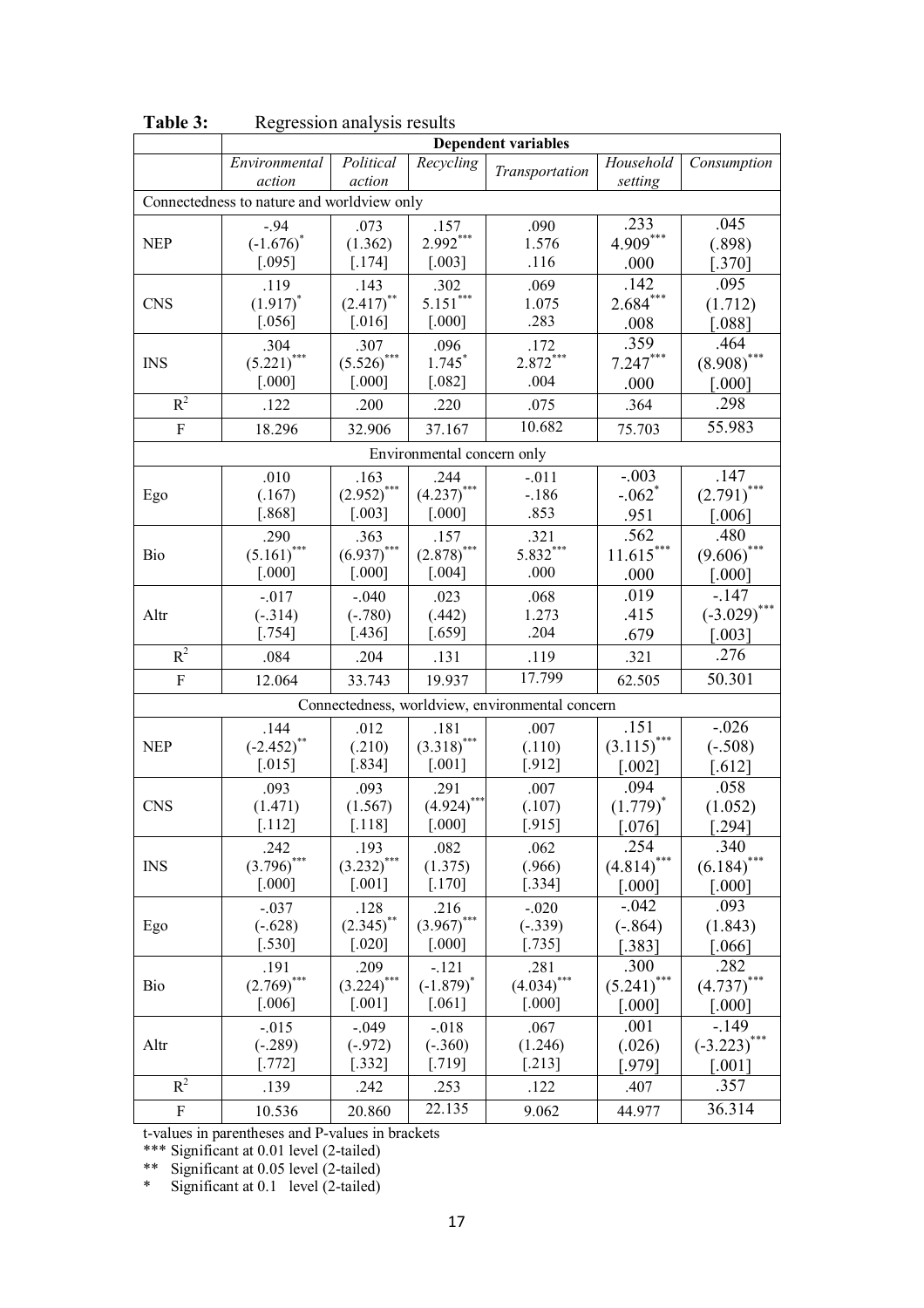| accounted for in merarchical mumple regression analysis.  |      |
|-----------------------------------------------------------|------|
| <b>Outcome variable: Environmental action</b>             |      |
| A. Connectedness to nature and ecological worldview first |      |
| Connectedness to nature and ecological worldview          | .122 |
| Environmental concern                                     | .139 |
| B. Environmental concern first                            |      |
| Environmental concern                                     | .084 |
| Connectedness to nature and ecological worldview          | .139 |
| <b>Outcome variable: Political action</b>                 |      |
| C. Connectedness to nature and ecological worldview first |      |
| Connectedness to nature and ecological worldview          | .200 |
| Environmental concern                                     | .242 |
| D. Environmental concern first                            |      |
| Environmental concern                                     | .204 |
| Connectedness to nature and ecological worldview          | .242 |
| <b>Outcome variable: Recycling</b>                        |      |
| E. Connectedness to nature and ecological worldview first |      |
| Connectedness to nature and ecological worldview          | .220 |
| Environmental concern                                     | .253 |
| F. Environmental concern first                            |      |
| Environmental concern                                     | .131 |
| Connectedness to nature and ecological worldview          | .253 |
| <b>Outcome variable: Transportation</b>                   |      |
| G. Connectedness to nature and ecological worldview first |      |
| Connectedness to nature and ecological worldview          | .075 |
| Environmental concern                                     | .122 |
| H. Environmental concern first                            |      |
| Environmental concern                                     | .119 |
| Connectedness to nature and ecological worldview          | .122 |
| <b>Outcome variable: Household setting</b>                |      |
| I. Connectedness to nature and ecological worldview first |      |
| Connectedness to nature and ecological worldview          | .364 |
| Environmental concern                                     | .407 |
| J. Environmental concern first                            |      |
| Environmental concern                                     | .321 |
| Connectedness to nature and ecological worldview          | .407 |
| <b>Outcome variable: Consumption</b>                      |      |
| K. Connectedness to nature and ecological worldview first |      |
| Connectedness to nature and ecological worldview          | .298 |
| Environmental concern                                     | .357 |
| L. Environmental concern first                            |      |
| Environmental concern                                     | .276 |
| Connectedness to nature and ecological worldview          | .357 |

**Table 4:** Percentage of variance in the environmental behavior's domains accounted for in hierarchical multiple regression analysis.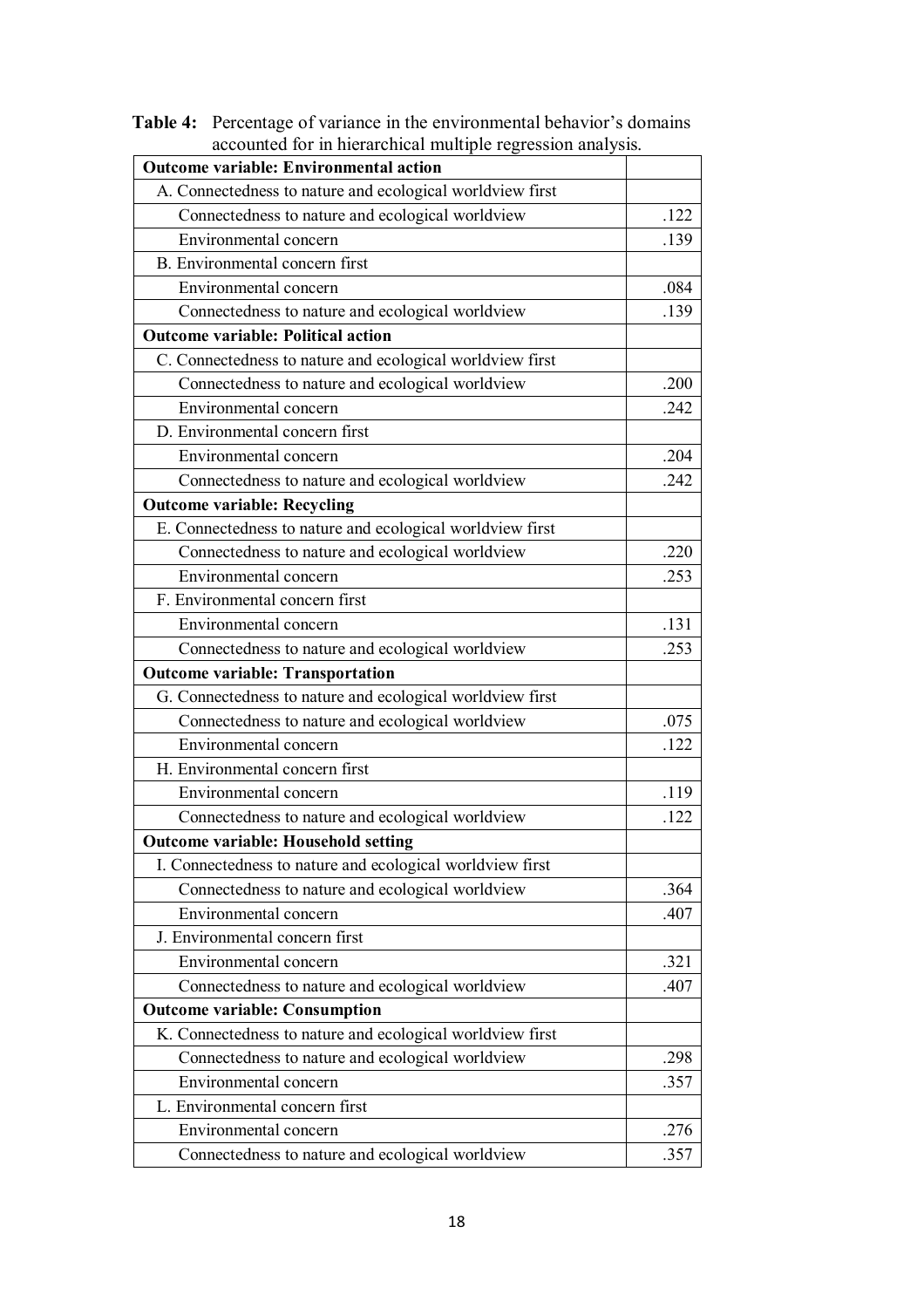EMS components accounted for 8% of the variance in civic actions when entered first and connectedness and worldview measures accounted for 5% additional variance. EMS subscales accounted for 20% of the variance in policy support, and connectedness to nature measures together with NEP accounted for 13% additional variance. The  $R^2$ -change was significant for all behavioral domains but not for transportation choices  $(p>0.05)$ .

#### **3. Discussion and conclusions**

 The primary aim of our study was to examine the structure of environmental behavior and its potential domains. Results indicated that environmental behavior is a multidimensional construct and confirmed that diverse behaviors are practically but also psychologically meaningless to be clustered into a single dimension (Larson et al., 2015). Thus, we found support for Hypothesis 1. The possible behavioural domains that emerged were slightly different from those reported in other relevant studies that included both environmental actions and private-sphere behaviors (Kaiser & Wilson, 2004) indicating the importance to further investigating the potential behavioral domains with regard to the cultural differences in the diverse samples across of the behavioral studies, within the environmental psychology's content.

 The reported correlations are inconsistent with previous studies that examined the relationships between connectedness to nature, ecological worldview, and environmental concern. The results showed that NEP was positively correlated to CNS and INS, while CNS and INS had also a strong correlation (Brügger et al., 2011). Egoistic concerns were negatively correlated to both altruistic and biospheric concerns (Schultz et al., 2004). Biospheric concerns were significantly associated with CNS (Mayer & Frantz, 2004), INS and NEP (Schultz et al., 2004). Egoistic concerns were found to be negatively correlated with CNS (Mayer & Frantz, 2004),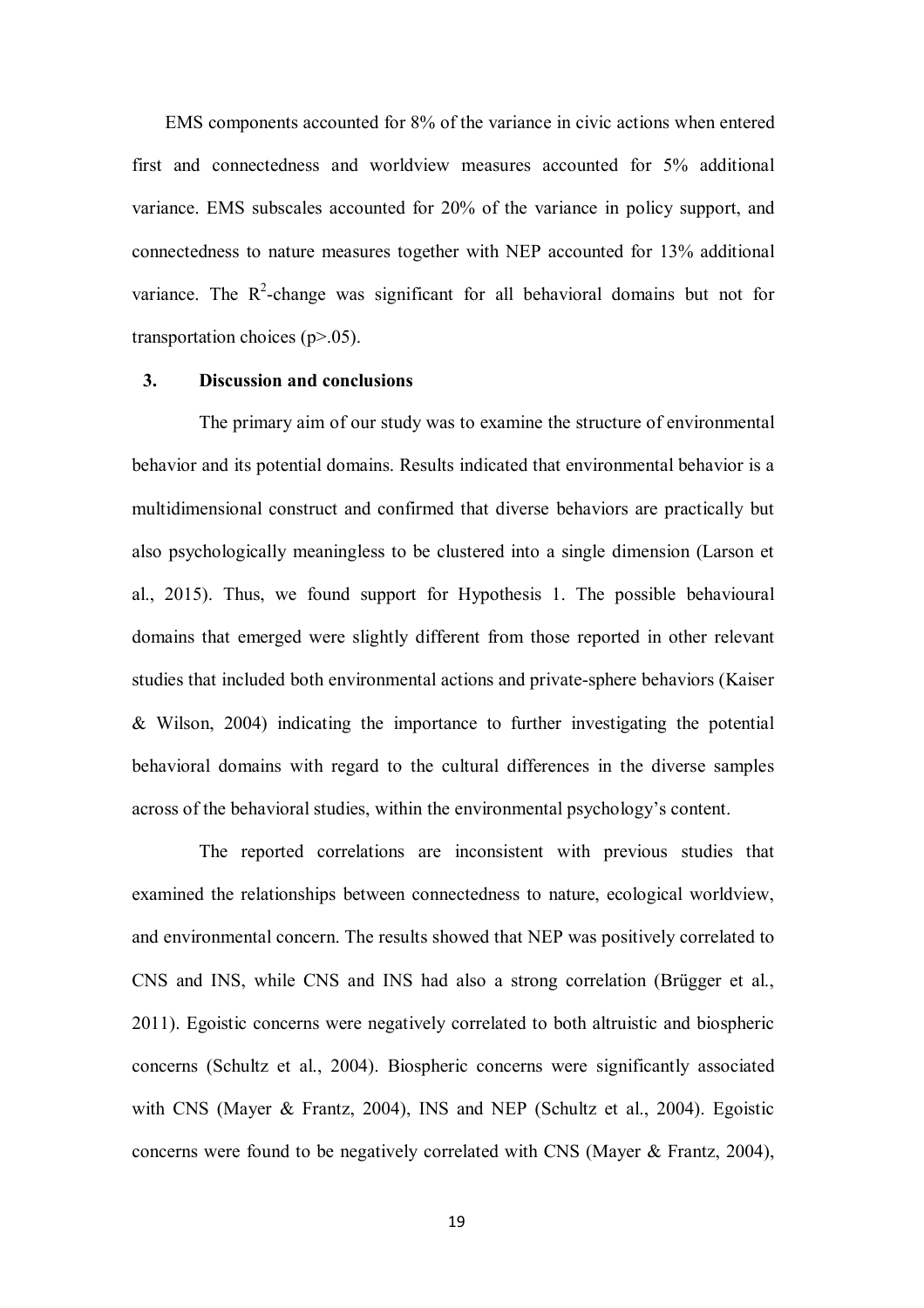INS, and NEP (Schultz et al., 2004). We reported negative correlational values between altruistic concerns and INS, NEP (Schultz et al., 2004) and CNS. Other researchers showed a positive relationship between altruistic concerns and CNS (Perkins, 2010).

 The behavioral domains that correlated highest with the INS were civic actions, policy support, transportation choices, household setting and consumerism, while recycling domain correlated strongly with CNS, indicating that personal practices' domains were significantly correlated to connectedness to nature measures (Hypothesis 3). We expected civic actions and policy support domains to be more strongly related to biospheric concerns than personal practices' domains; in contrast, our findings revealed that consumerism and household practices were more strongly associated with biospheric concerns than civic actions and policy support were.

 Egoistic concerns were strongly and negatively related to transportations choices and household practices. Egoistic concerns were correlated weakly with civic actions and showed no significant correlation with policy support. These conclusions suggest that more engaged environmental actions are motivated not only by environmental reasons, but other factors affect conservation behavior as well (Lindenberg & Steg, 2007). Thus, we found no support for Hypothesis 2.

 We compared the predictive power of two connectedness to nature measures, ecological worldview and environmental concerns in explaining the multiple domains of environmental behavior. The results of simple and hierarchical multiple regression showed that connectedness to nature and ecological worldview explained more variance in the civic action, recycling, household setting and consumerism domains than environmental concerns (Hypothesis 4). The connectivity construct has been found to predict general environmental behavior (Davis et al.,

20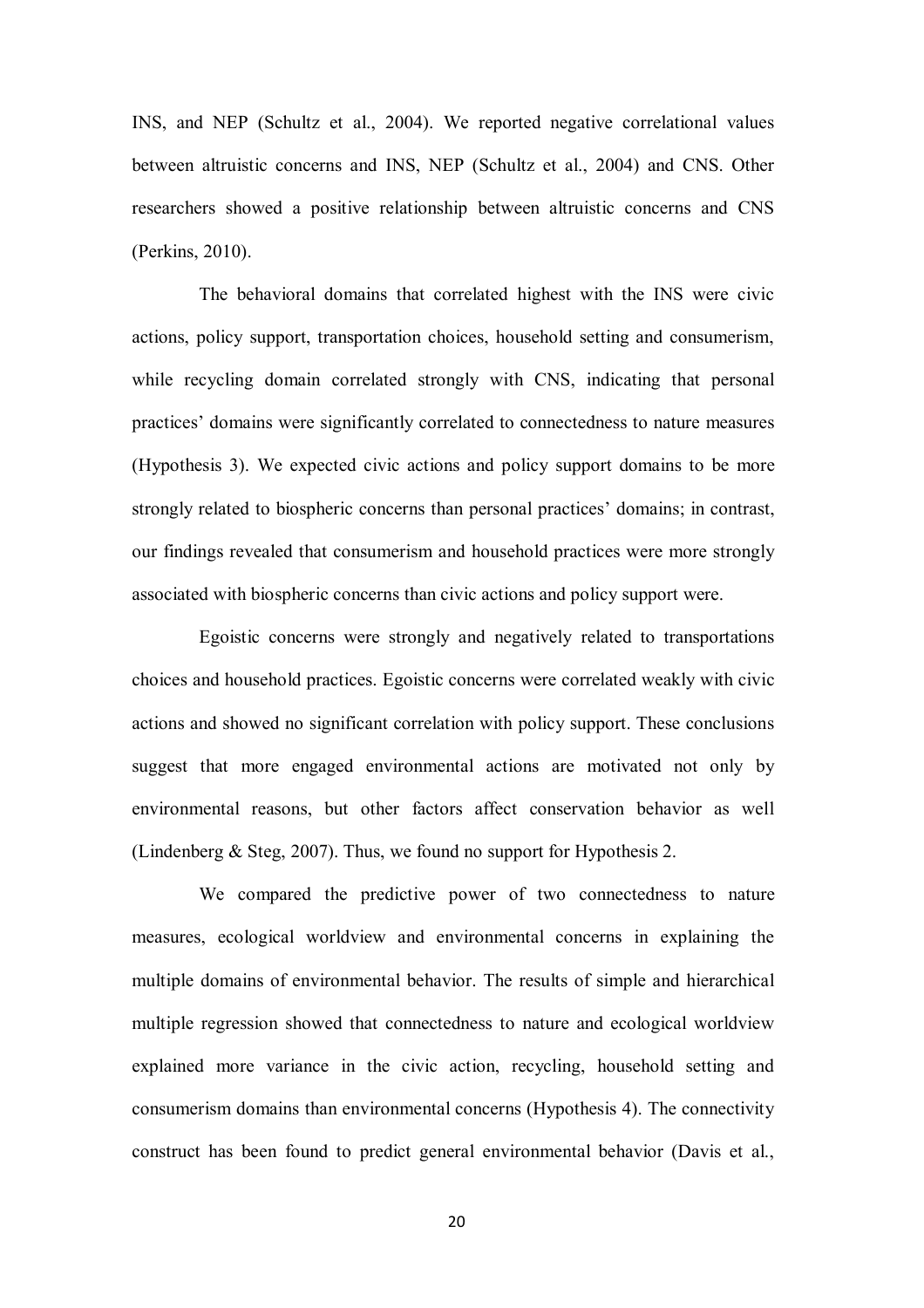2011). On the contrary, egoistic, biospheric and altruistic concerns explained a higher amount of variance in the policy support and transportation domains (Hypothesis 5). These findings confirm that environmental concern is associated with various environmental behaviors (Thøgersen & Ölander, 2006).

 Since the predictive power of connectedness, ecological worldview and environmental concern have never been examined with regard to multiple behavioral domains, the conclusions of the current study are tentative and further validation of our findings is essential in order to verify their replicability to future research. It is also crucial to examine other psychological antecedents that predict environmental behavior than those reported in this study, such as norms, gain and hedonic motives, and contextual factors (e.g status, comfort, behavioral opportunities) (Lindenberg & Steg, 2007).

 The findings of our work may contribute to practitioners' objective of promoting environmental behavior. For instance, in order to promote environmental actions, policy makers should aim at increasing people's connectedness to nature. This suggestion stems from our conclusion about the interconnectedness that people feel with the natural environment affects their engagement in environmental citizenship behaviors. People's appreciation for nature is a considerable predictor of environmental behavior in several studies (Brügger et al., 2011). Biospheric environmental concerns were more powerful in predicting policy support behaviors and transportations choices. Strong biospheric concern has been proven to result in greater environmental behavior (Steg  $\&$  De Groot, 2012), while egoistic concern is a limiting factor in engaging in conservation actions (Schultz et al., 2004). The latter indicates the need to make biospheric concerns more salient in certain conditions and weaken egoistic orientation (Steg et al., 2014).

21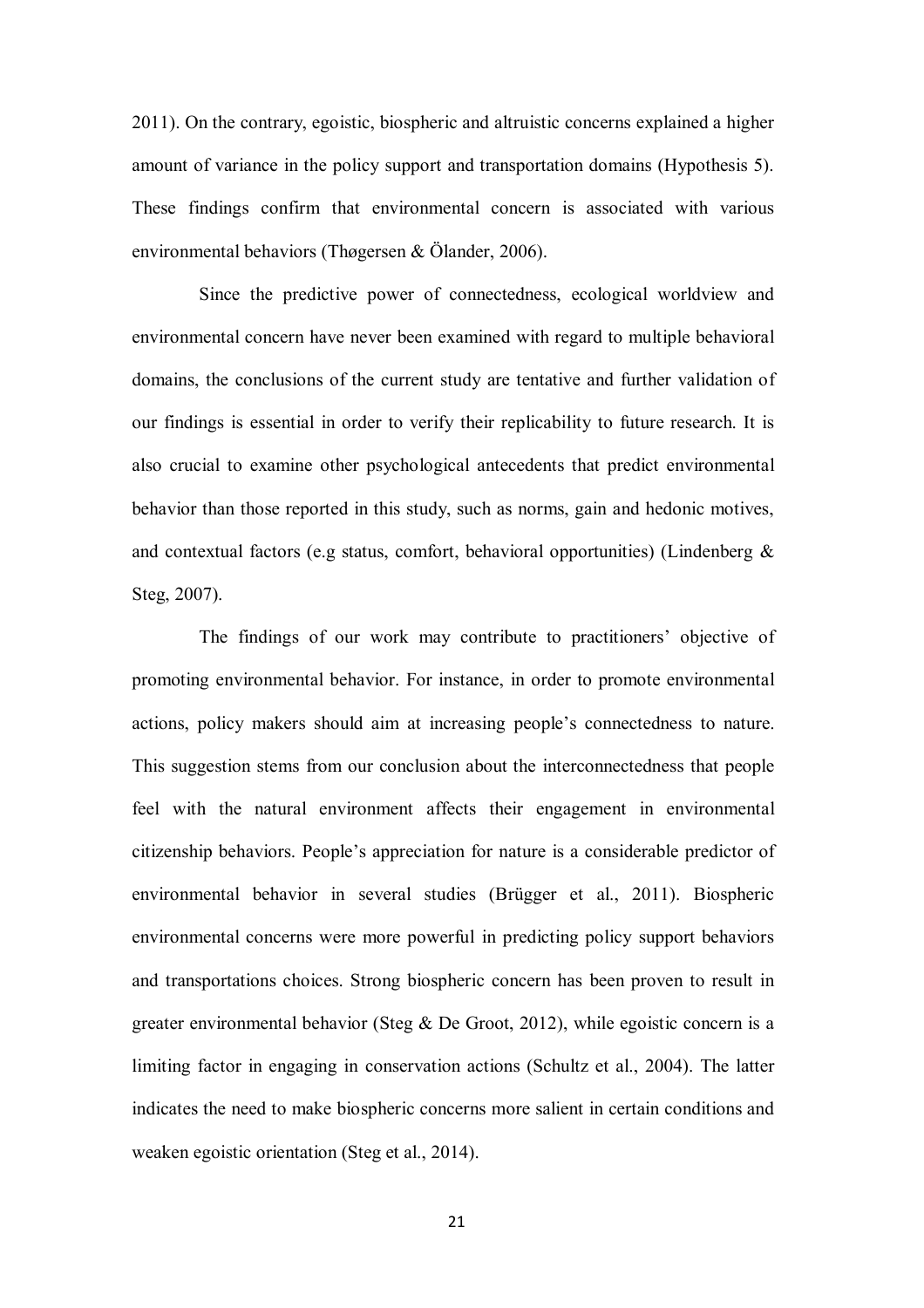#### **REFERENCES**

- Alisat, S., & Riemer, M. (2015). The environmental action scale: Development and psychometric evaluation. *Journal of Environmental Psychology*, **43**, 13–23.
- Bamberg, S., & Möser, G. (2007). Twenty years after Hines, Hungerford, and Tomera: A new meta-analysis of psycho-social determinants of pro-environmental behaviour*. Journal of Environmental Psychology,* **27(1)***,* 14–25.
- Barbaro, N., & Pickett, S. M. (2016). Mindfully green: Examining the effect of connectedness to nature on the relationship between mindfulness and engagement in pro-environmental behavior. *Personality and Individual Differenc*es, **93***,* 142-147.
- Brown, T.A (2015). *Confirmatory Factor Analysis for Applied Research* (2<sup>nd</sup> ed.). Methodology in the Social Sciences series. New York: The Guilford Press.
- Brügger, A., Kaiser, F. G., & Roczen, N. (2011). One for all? Connectedness to nature, inclusion of nature, environmental identity, and implicit association with nature. *European Psychologist,* **16(4)***,* 324–333.
- Davis, J. L., Le, B., & Coy, A. E. (2011). Building a model of commitment to the natural environment to predict ecological behavior and willingness to sacrifice. *Journal of Environmental Psychology*, **31(3)***,* 257–265.
- Dono, J., Webb, J., & Richardson, B. (2010). The relationship between environmental activism, pro-environmental behaviour and social identity. *Journal of Environmental Psychology*, **30(2)***,* 178–186.
- Dunlap, R. E., Liere, K. D. Van, Mertig, A. G., & Jones, R. E. (2000). Measuring Endorsement of the New Ecological Paradigm: A Revised NEP Scale. *Journal of Social Issues*, **56(3)***,* 425–442.
- Dunlap, R. E., & Michelson, W. (Ed.). (2002). *Handbook of environmental sociology*. Westport, CT, USA: Greenwood.
- Gatersleben, B. (2013). Measuring environmental behavior. In Steg, L., Van den Berg, A.E., & de Groot, J.I.M. (Ed.), *Environmental Psychology: An Introduction* (pp.132- 140). U.K: British Psychological Society, BPS Blackwell by John Wiley & Sons, Ltd.
- Gifford, R. (2008). Psychology's essential role in alleviating the impacts of climate change. *Canadian Psychology*, **49(4)***,* 273-280.
- Gifford, R., & Nilsson, A. (2014). Personal and social factors that influence proenvironmental concern and behaviour: A review. *International Journal of Psychology*, **49(3)***,* 141–57.
- Halkos G.E. (2006), *Econometrics: Theory and practice.* Giourdas Publications.
- Halkos G. (2007). *Econometrics: Theory and Practice: Instructions in using Eviews, Minitab, SPSS and Excel.* Gutenberg: Athens.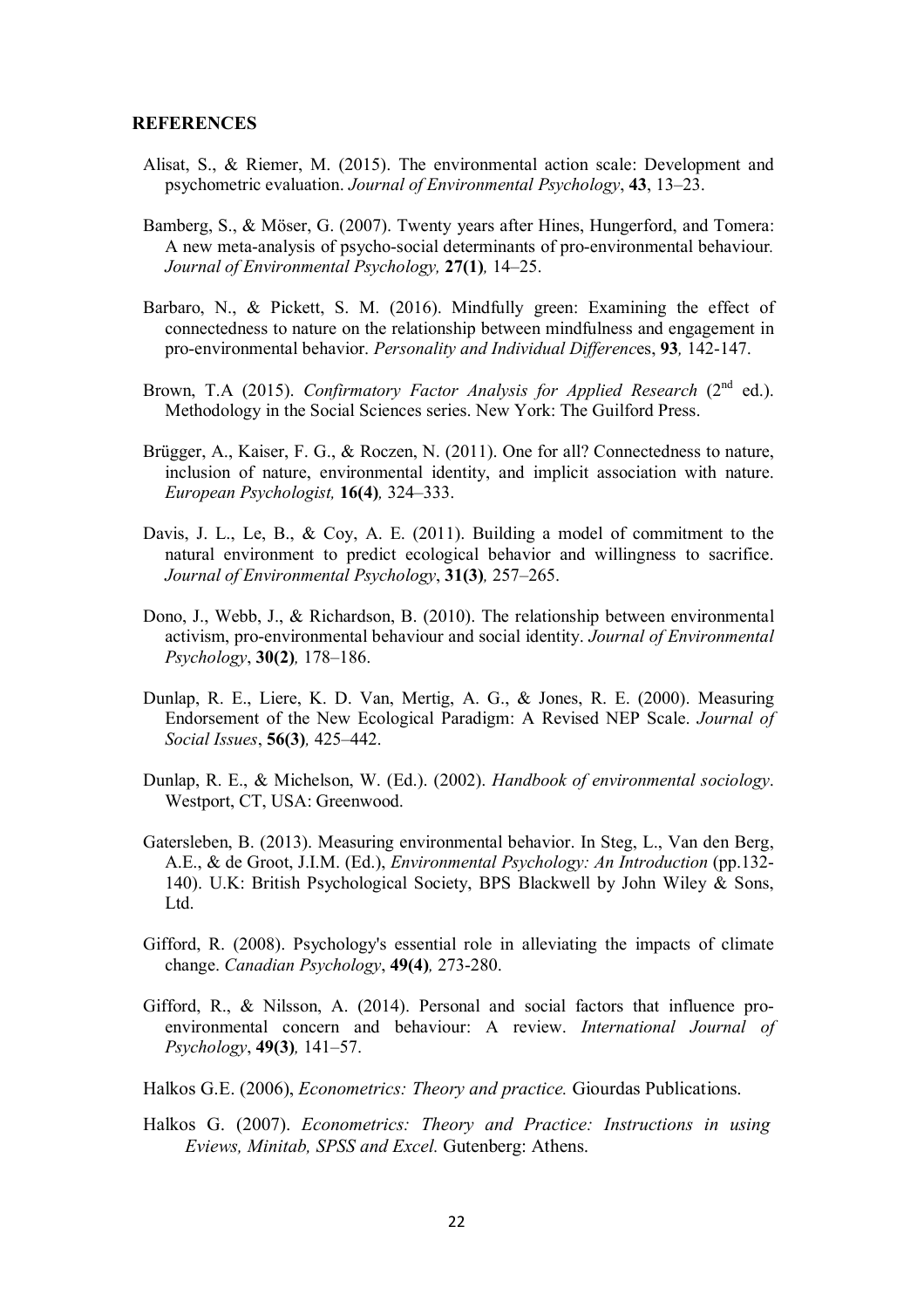- Halkos, G. (2011). Nonparametric Modelling of Biodiversity: Determinants of Threatened Species. *Journal of Policy Modelling*, **33(4),** 618 – 635,
- Halkos GE (2015). Climate change actions for sustainable development. *International Journal of Innovation and Sustainable Development,* **9,** 118–136,
- Halkos, G. and Jones, N. (2012). Modeling the effect of social factors on improving biodiversity protection. *Ecological Economics,* **78,** 90-99.
- Halkos, G. and Matsiori, S. (2012a). Assessing the Economic Value of Protecting Artificial Lakes. MRPA Munich Personal RePEc Archive **59211**.
- Halkos, G. and Matsiori, S. (2012b). Determinants of willingness to pay for coastal zone quality improvement. *The Journal of SocioEconomics* **41,** 391-399.
- Halkos, G. and Matsiori, S. (2013) The Relationship between People's attitude and Willingness to Pay for River Conservation. MPRA - Munich Personal RePEc Archive **50560**.
- Halkos, G. and Matsiori, S. (2014). Exploring social attitude and willingness to pay for water resources conservation. *Journal of Behavioral and Experimental Economics*, **49,** 54-62.
- Kaiser, F. G., & Wilson, M. (2004). Goal-directed conservation behavior: The specific composition of a general performance. *Personality and Individual Differences,*  **36(7)***,* 1531–1544.
- Kollmuss, A., & Agyeman, J. (2002). Mind the Gap: Why Do People Behave Environmentally and What are the Barriers to Pro-Environmental Behaviour. *Environmental Education Research,* **8(3)***,* 239–260.
- Larson, L. R., Stedman, R. C., Cooper, C. B., & Decker, D. J. (2015). Understanding the multi-dimensional structure of pro-environmental behavior. *Journal of Environmental Psychology,* **43,** 112–124.
- Lindenberg, S., & Steg, L. (2007). Normative, gain and hedonic goal frames guiding environmental behavior. *Journal of Social Issues*, **63(1)***,* 117–137.
- Lokhorst, A. M., Hoon, C., le Rutte, R., & de Snoo, G. (2014). There is an I in nature: The crucial role of the self in nature conservation. *Land Use Policy,* **39***,* 121–126.
- Mayer, F. S., & Frantz, C. M. (2004). The connectedness to nature scale: A measure of individuals' feeling in community with nature*. Journal of Environmental Psychology*, **24(4)***,* 503–515.
- Perkins, H. E. (2010). Measuring love and care for nature. *Journal of Environmental Psychology,* **30(4)**, 455–463.
- Poortinga, W., Steg, L., Vlek, C., & Poortinga, N. (2004). Values, environmental concern, and environmental behavior - A study into household energy use. *Environment and Behavior,* **36(1)***,* 70–93.